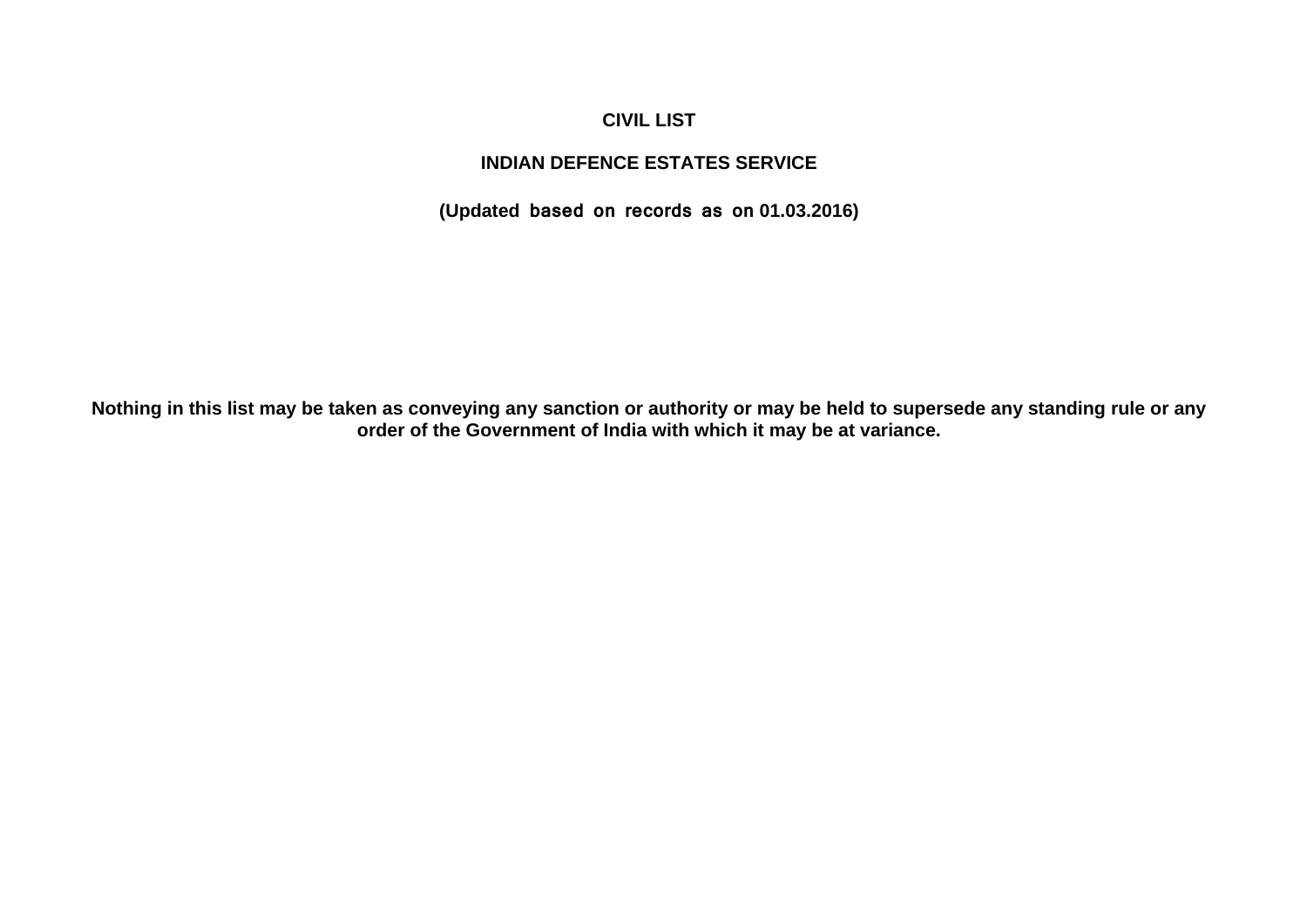# **SCALE OF PAY OF VARIOUS POSTS**

| S.NO.          | <b>POSTS</b>                                           | <b>NO. OF POSTS</b> | <b>PAY BAND</b>               | <b>GRADE PAY</b> |
|----------------|--------------------------------------------------------|---------------------|-------------------------------|------------------|
| $\mathbf{1}$ . | <b>Director General Defence Estates</b>                |                     | ₹ 80,000/- (Fixed) Apex Scale |                  |
| 2.             | <b>Higher Administrative Grade</b>                     |                     | ₹ 67,000 - 79,000             |                  |
| 3.             | Senior Administrative Grade                            | 19                  | ₹.37,400 - 67,000 [PB-4]      | ₹ 10,000/-       |
| 4.             | Junior Administrative Grade (Selection<br>Grade)       |                     | ₹ 37,400 - 67,000 [PB-4]      | ₹ 8,700/-        |
| 5.             | <b>Junior Administrative Grade</b><br>(Ordinary Grade) | 65                  | ₹ 15,600 - 39,100 [PB-3]      | ₹7,600/-         |
| 6.             | <b>Senior Time Scale</b>                               | 41                  | ₹ 15,600 - 39,100 [PB-3]      | ₹ 6,600/-        |
| 7 <sub>1</sub> | <b>Junior Time Scale</b>                               | 56                  | ₹ 15,600 - 39,100 [PB-3]      | ₹ 5,400/-        |
|                | <b>Total</b>                                           | 189                 |                               |                  |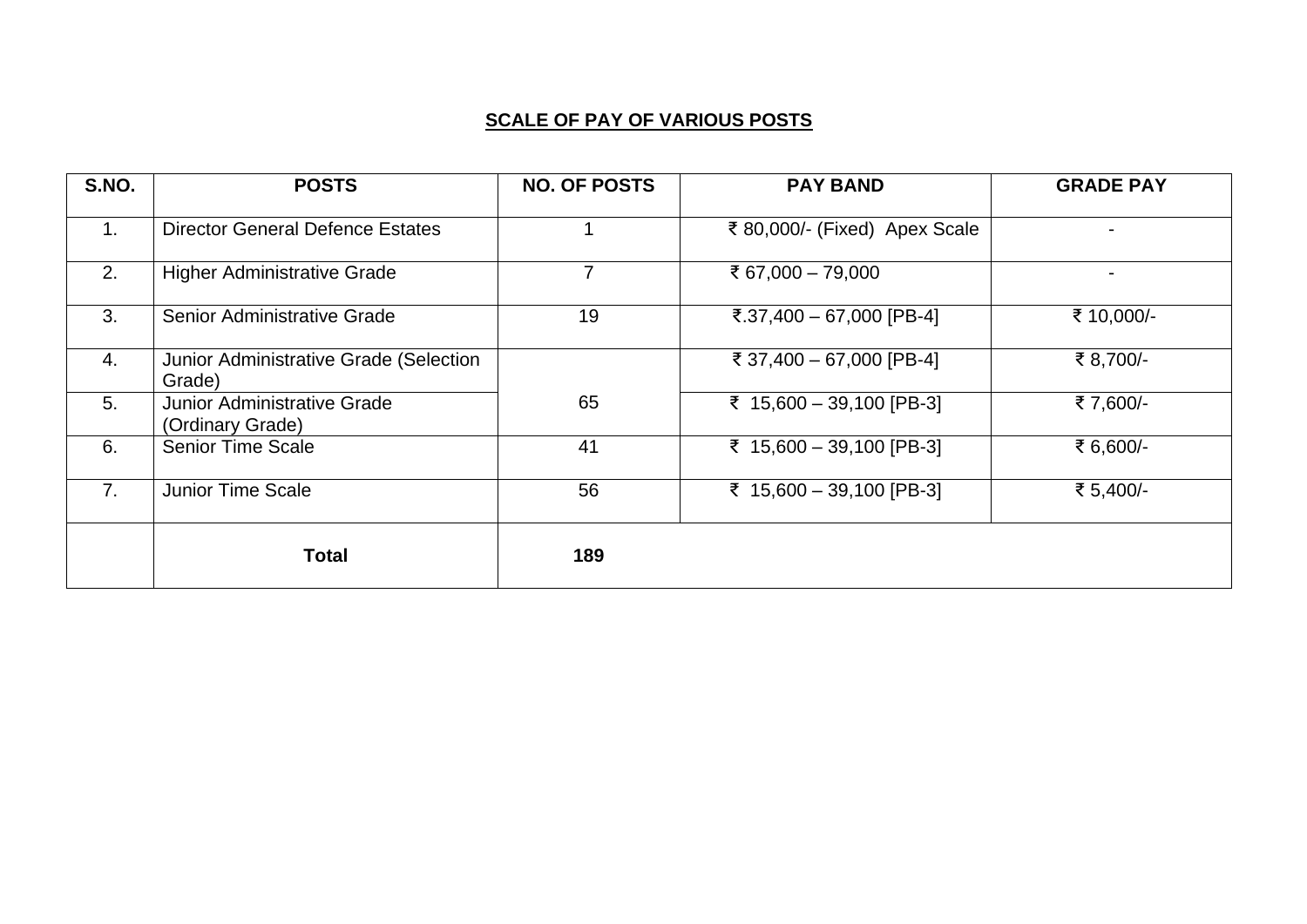#### **DIRECTOR GENERAL DEFENCE ESTATES**

| SI.<br>No.    | <b>Name</b>                   | <b>Educational</b><br>Qualification | Year of<br>Allotment/<br><b>Promotion</b> | Date of<br><b>Birth</b> | Date of<br>Apptt in<br><b>Group 'A'</b> | Date of<br>Apptt. to<br>the<br><b>Present</b><br>Grade | <b>Present Place of</b><br><b>Posting</b>             | Date of<br><b>Assumption</b><br>of Duties at<br>the Present<br><b>Place</b> | Date of<br>Retirement |
|---------------|-------------------------------|-------------------------------------|-------------------------------------------|-------------------------|-----------------------------------------|--------------------------------------------------------|-------------------------------------------------------|-----------------------------------------------------------------------------|-----------------------|
| $^{\circ}$ 1. | Sundari Subramaniam<br>Pujari | M.A.(Political<br>Science)          | 1980                                      | 21.05.1956              | 06.10.1980                              | 01.09.2015                                             | Director General,<br>Defence Estates,<br>Delhi Cantt. | 01.09.2015                                                                  | 31.05.2016            |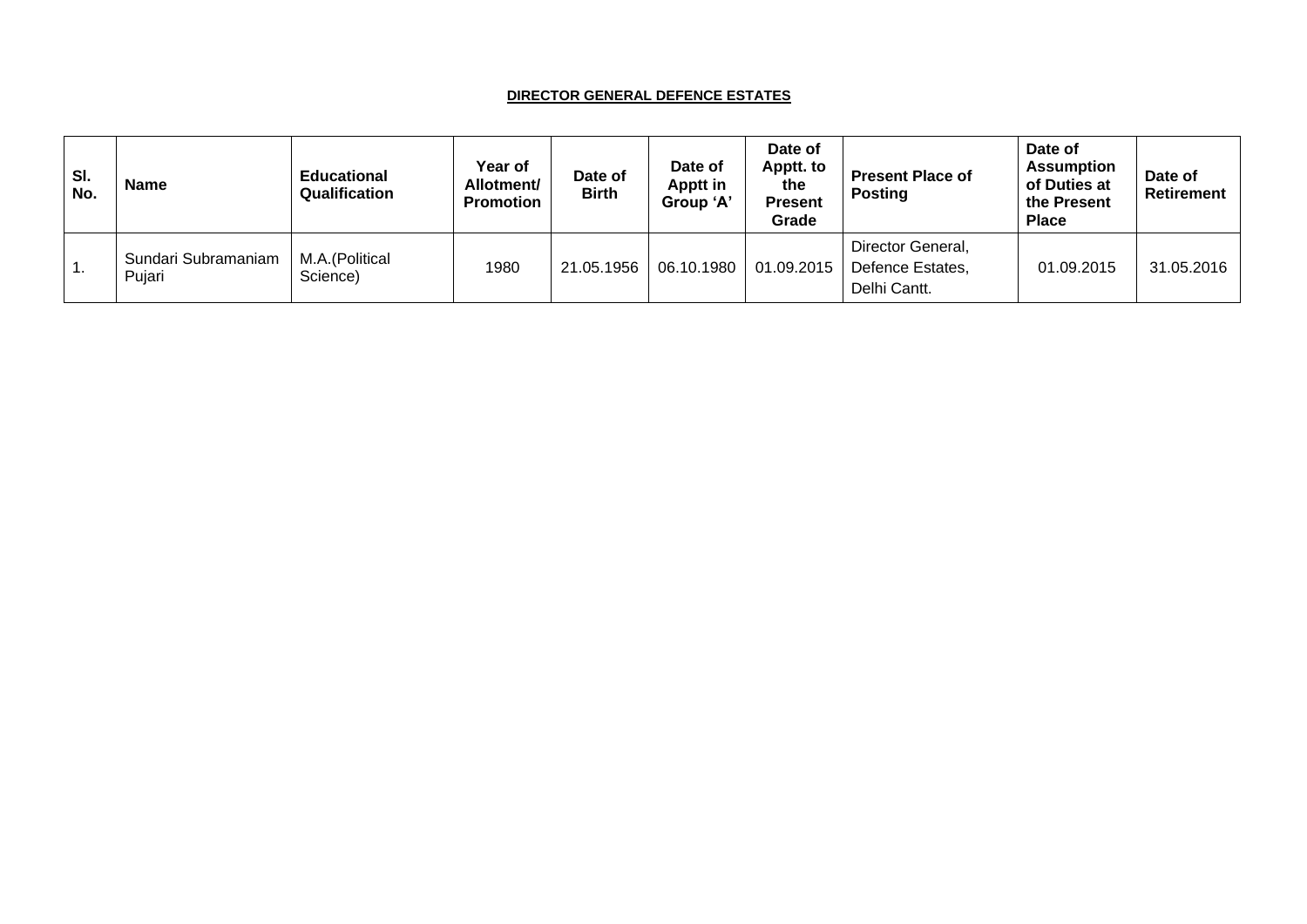### **OFFICERS IN THE HIGHER ADMINISTRATIVE GRADE**

| SI.<br>No. | <b>Name</b>             | <b>Educational Qualification</b>                                                                                                                                                                                       | Year of<br>Allotment/<br><b>Promotion</b> | Date of<br><b>Birth</b> | Date of<br><b>Apptt in</b><br>Group 'A' | Date of<br>Apptt. to<br>the<br><b>Present</b><br>Grade | <b>Present Place of</b><br><b>Posting</b>                    | Date of<br><b>Assumption</b><br>of Duties at<br>the Present<br><b>Place</b> | Date of<br><b>Retirement</b> |
|------------|-------------------------|------------------------------------------------------------------------------------------------------------------------------------------------------------------------------------------------------------------------|-------------------------------------------|-------------------------|-----------------------------------------|--------------------------------------------------------|--------------------------------------------------------------|-----------------------------------------------------------------------------|------------------------------|
| 1.         | R.P. Singh              | M.Sc.(Maths), M.A. (Pol.<br>Science), L.L.B.                                                                                                                                                                           | 1980                                      | 01.10.1956              | 28.02.1981                              | 10.01.2011                                             | Senior Addl. DG, DE,<br>Delhi Cantt.                         | 10.08.2015                                                                  | 30.09.2016                   |
| 2.         | Ravi Raj                | M.A., L.L.B.                                                                                                                                                                                                           | 1981                                      | 01.05.1956              | 31.03.1982                              | 30.05.2013                                             | Principal Director,<br>DE, Eastern<br>Command, Kolkata       | 15.11.2013                                                                  | 30.04.2016                   |
| 3          | Jojneswar<br>Sharma     | B.Sc. (Hons. in Economics),<br>M.A.(Economics), Delhi<br>University & M.A. (Economics)<br>from Manchester (U.K.),<br>Master Diploma in Public<br>Administration & M. Phil in<br>Social Sciences (Punjab<br>University) | 1982                                      | 01.09.1958              | 01.08.1983                              | 02.11.2013                                             | Principal Director,<br>DE, Southern<br>Command, Pune         | 07.11.2013                                                                  | 31.08.2018                   |
| 4.         | Deepa Bajwa             | <b>Graduate with Education</b><br>(Hons.)                                                                                                                                                                              | 1983                                      | 13.05.1961              | 29.08.1983                              | 02.11.2013                                             | Principal Director,<br>DE, Central<br>Command, Lucknow       | 14.11.2013                                                                  | 31.05.2021                   |
| 5.         | Dr. A.K. Kapoor         | M.B.B.S.                                                                                                                                                                                                               | 1983                                      | 13.05.1956              | 17.01.1984                              | 02.11.2013                                             | Principal Director,<br>DE, Western<br>Command,<br>Chandigarh | 15.11.2013                                                                  | 31.05.2016                   |
| 6.         | <b>Rahul Dua</b>        | M.Sc.(Chemistry),<br>M.Phil.(Public<br>Administration)                                                                                                                                                                 | 1983                                      | 01.09.1957              | 20.01.1984                              | 05.11.2014                                             | Principal Director,<br>DE, South-Western<br>Command, Jaipur  | 05.11.2014                                                                  | 31.08.2017                   |
| 7.         | Dr. T.<br>Arockianathan | B.Sc.(Agri),<br>M.Sc.(Agronomy),<br>Ph.D.(Agronomy)                                                                                                                                                                    | 1983                                      | 14.04.1957              | 29.03.1984                              | 03.08.2015                                             | Principal Director,<br>DE, NC, Jammu                         | 04.08.2015                                                                  | 30.04.2017                   |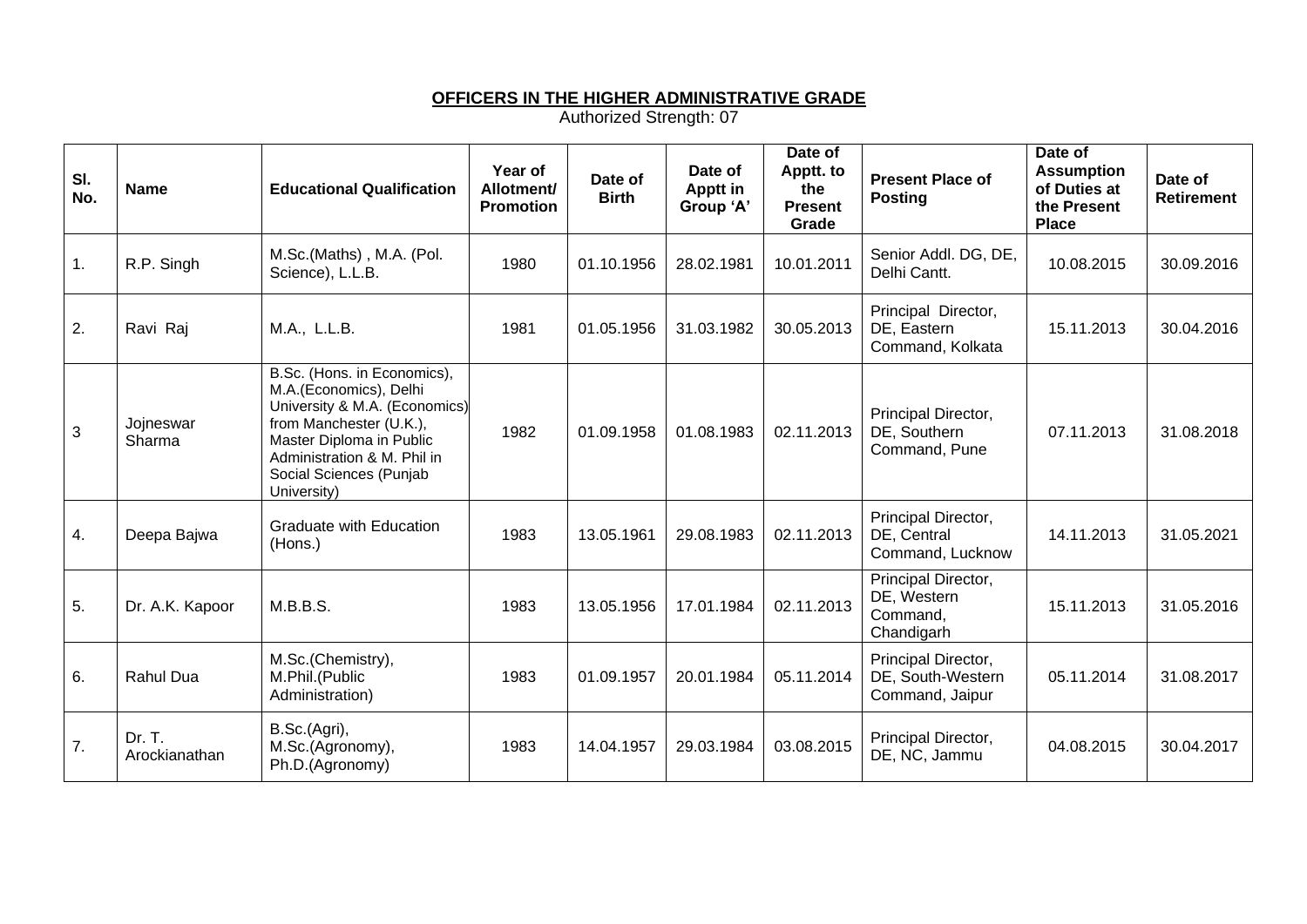# **OFFICERS IN THE SENIOR ADMINISTRATIVE GRADE(SAG)**

| SI.<br>No.       | <b>Name</b>          | <b>Educational</b><br>Qualification                                               | Year of<br>Allotment/<br><b>Promotion</b> | Date of<br><b>Birth</b> | Date of<br>Apptt in<br>Group 'A' | Date of<br>Apptt. to<br>the<br><b>Present</b><br>Grade | <b>Present Place of</b><br><b>Posting</b>                                         | Date of<br><b>Assumption</b><br>of Duties at<br>the Present<br><b>Place</b> | Date of<br><b>Retirement</b> |
|------------------|----------------------|-----------------------------------------------------------------------------------|-------------------------------------------|-------------------------|----------------------------------|--------------------------------------------------------|-----------------------------------------------------------------------------------|-----------------------------------------------------------------------------|------------------------------|
| $\overline{1}$ . | Sujoy Das Gupta      | B.Sc. (Physics),<br>M.A.(History), MA(Pol.<br>Sc.), MA (Public<br>Administration) | 1983                                      | 08.05.1956              | 10.02.1984                       | 24.02.2010                                             | On deputation as<br>Additional. Secretary<br>to State Govt of<br>West Bengal      | 26.03.2012                                                                  | 31.05.2016                   |
| 2.               | J.S. Dhadwad         | B.Sc., MA(Eco), MBA &<br><b>CAIIB</b>                                             | 1984                                      | 02.05.1956              | 27.02.1985                       | 24.02.2010                                             | Director, DE,<br>WC, Chandigarh                                                   | 22.05.2015                                                                  | 31.05.2016                   |
| 3.               | Sauvik Majumdar      | B.A.(History Hons.),<br>M.A. (Modern History)                                     | 1984                                      | 30.11.1958              | 04.02.1985                       | 24.02.2010                                             | Director, DE,<br>WC, Chandigarh                                                   | 16.07.2015                                                                  | 30.11.2018                   |
| 4.               | A.V. Singh           | B.A., M.A., LLB, Ph.D.                                                            | 1984                                      | 01.07.1956              | 21.11.1985                       | 24.02.2010                                             | Director, DE, Central<br>Command, Lucknow                                         | 05.03.2010                                                                  | 30.06.2016                   |
| 5.               | S.C. Kaushik         | B.Sc., LLB, LLM.                                                                  | 1984                                      | 16.10.1959              | 14.02.1985                       | 24.02.2010                                             | Director, DE,<br>WC, Chandigarh                                                   | 13.04.2015                                                                  | 31.10.2019                   |
| 6.               | Rajeev Sharma        | M.A.(Pol. Science.),<br>M.Phil.(Pol. Science),<br>LLB, MBA                        | 1984                                      | 25.09.1956              | 16.01.1985                       | 24.02.2010                                             | Director, DE, NC,<br>Jammu                                                        | 01.04.2014                                                                  | 30.09.2016                   |
| 7.               | <b>Harish Prasad</b> | B.Sc. Agri & Animal<br>Husbandry(with Hons.)                                      | 1985                                      | 20.10.1956              | 26.08.1985                       | 24.02.2010                                             | Director, National<br>Institute of Defence<br><b>Estates</b><br>Management, Delhi | 02.07.2012                                                                  | 31.10.2016                   |
| 8.               | Dr. D.K. Malik       | LLB, PhD.                                                                         | 1985                                      | 28.07.1958              | 26.08.1985                       | 09.01.2011<br>(ad hoc)<br>10.01.2011<br>(regular)      | Director, DE, Eastern<br>Command, Kolkata                                         | 04.02.2016                                                                  | 31.07.2018                   |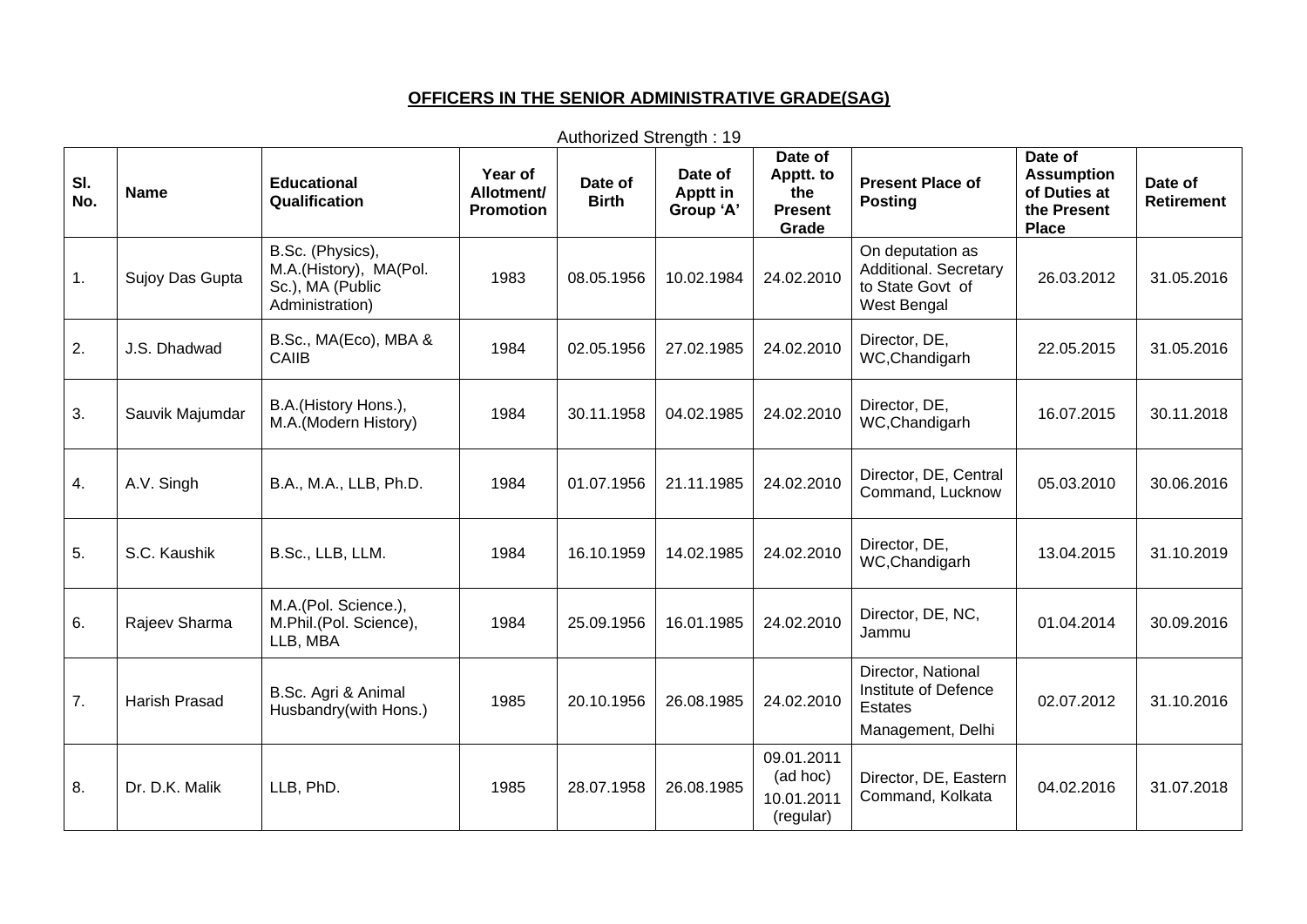| SI.<br>No. | <b>Name</b>          | <b>Educational</b><br>Qualification                                                                         | Year of<br>Allotment/<br><b>Promotion</b> | Date of<br><b>Birth</b> | Date of<br>Apptt in<br>Group 'A' | Date of<br>Apptt. to<br>the<br><b>Present</b><br>Grade | <b>Present Place of</b><br><b>Posting</b>           | Date of<br><b>Assumption</b><br>of Duties at<br>the Present<br><b>Place</b> | Date of<br><b>Retirement</b> |
|------------|----------------------|-------------------------------------------------------------------------------------------------------------|-------------------------------------------|-------------------------|----------------------------------|--------------------------------------------------------|-----------------------------------------------------|-----------------------------------------------------------------------------|------------------------------|
| 9.         | Gita K. Perti        | M.A., Diploma Education,<br>LLB, M. Phil                                                                    | 1985                                      | 18.06.1957              | 26.08.1985                       | 30.05.2013                                             | Director, DE,<br>Southern Command,<br>Pune          | 03.06.2013                                                                  | 30.06.2017                   |
| 10.        | <b>Prachur Goel</b>  | M.Sc.(Agricultural<br>Statistics)                                                                           | 1985                                      | 29.07.1961              | 20.06.1986                       | 30.05.2013                                             | Addl. DG, DE, Delhi<br>Cantt.                       | 06.07.2015                                                                  | 31.07.2021                   |
| 11         | L.K. Pegu            | B. Sc.(Agriculture)                                                                                         | 1985                                      | 01.10.1959              | 07.01.1986                       | 30.05.2013                                             | On deputation as<br>Director to, UIDAI,<br>Guwahati | 24.02.2014                                                                  | 30.09.2019                   |
| 12         | A. Bhaskar Reddy     | B.Sc., B.C.J.(Bachelor of<br>Communication &<br>Journalism) & M.B.A., M.<br>Phil                            | 1987                                      | 01.05.1959              | 18.07.1988                       | 30.05.2013                                             | Director, DE,<br>Southern Command,<br>Pune          | 27.06.2013                                                                  | 30.04.2019                   |
| 13         | Ajay Kumar<br>Sharma | B.Sc., Diploma in<br>German(Delhi University),<br>CAIIB, MBA, M. Phil<br>(Defence and Strategic<br>Studies) | 1989                                      | 06.02.1963              | 21.08.1989                       | 23.12.2013                                             | Addl. DG, DE, Delhi<br>Cantt.                       | 23.12.2013                                                                  | 28.02.2023                   |
| 14         | G.S. Rajeswaran      | M.A.(Economics),<br>L.L.B.(Special)                                                                         | 1989                                      | 13.05.1965              | 21.08.1989                       | 23.12.2013                                             | Addl. DG, DE, Delhi<br>Cantt.                       | 31.12.2013                                                                  | 31.05.2025                   |
| 15         | P. Daniel            | B. Com., Grad CWA,<br>ACA, M. Phil (Defence<br>and Strategic Studies)                                       | 1989                                      | 23.05.1965              | 14.03.1990                       | 23.12.2013                                             | Addl. DG, DE, Delhi<br>Cantt.                       | 23.12.2013                                                                  | 31.05.2025                   |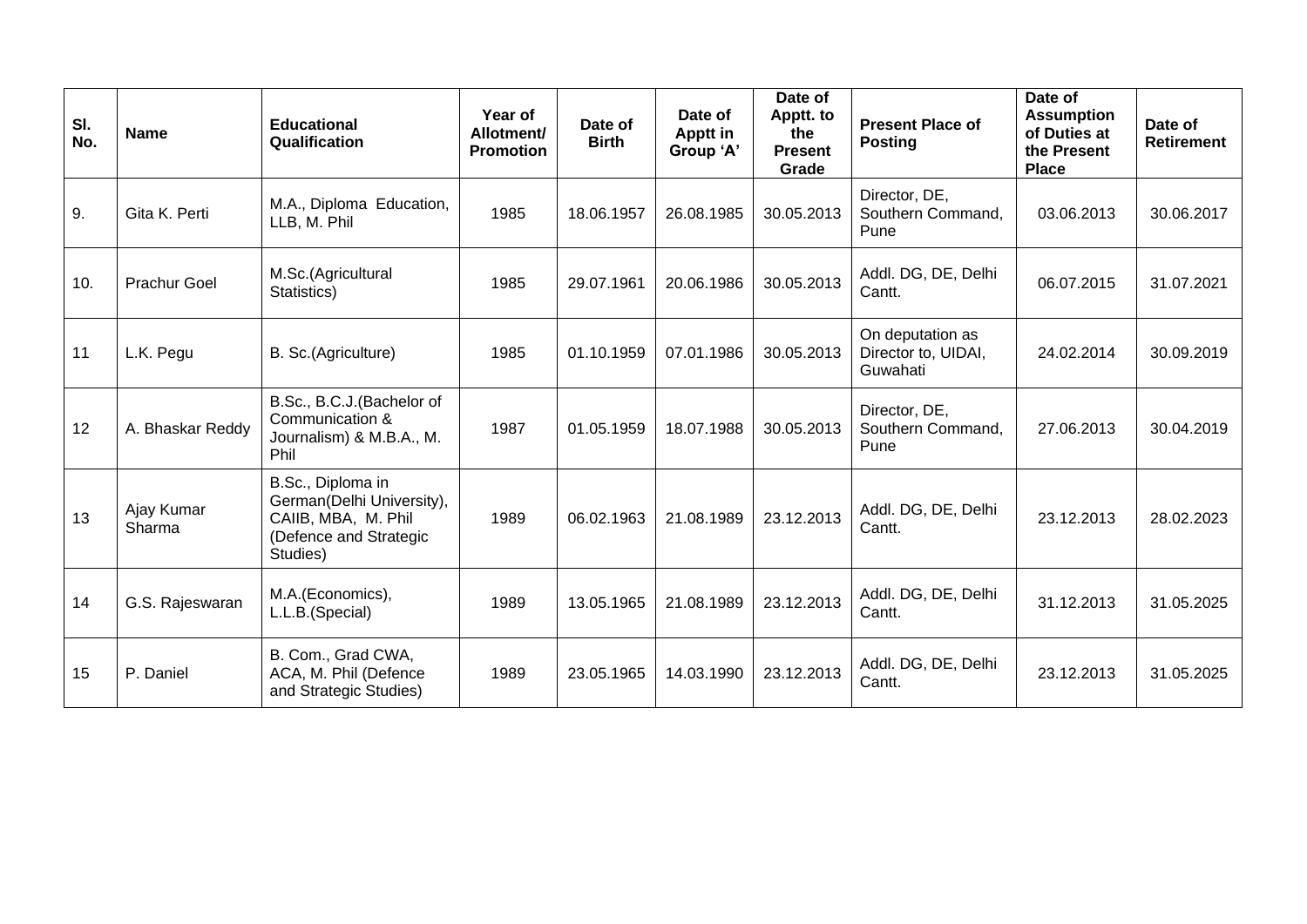| SI.<br>No. | <b>Name</b>                 | <b>Educational</b><br>Qualification                 | Year of<br>Allotment/<br><b>Promotion</b> | Date of<br><b>Birth</b> | Date of<br>Apptt in<br>Group 'A' | Date of<br>Apptt. to<br>the<br><b>Present</b><br>Grade | <b>Present Place of</b><br><b>Posting</b>  | Date of<br><b>Assumption</b><br>of Duties at<br>the Present<br><b>Place</b> | Date of<br><b>Retirement</b> |
|------------|-----------------------------|-----------------------------------------------------|-------------------------------------------|-------------------------|----------------------------------|--------------------------------------------------------|--------------------------------------------|-----------------------------------------------------------------------------|------------------------------|
| 16         | S.N. Gupta                  | B.E.(Mech. Engg.)                                   | 1990                                      | 12.09.1965              | 14.02.1991                       | 23.12.2013                                             | Director, DE, Central<br>Command, Lucknow  | 23.12.2013                                                                  | 30.09.2025                   |
| 17         | Kamal Jeet Singh<br>Chauhan | B.A.(Hons.) in History,<br>M.A. MBA                 | 1990                                      | 29.04.1964              | 26.08.1991                       | 02.03.2015                                             | Director, DE,<br>Southern Command,<br>Pune | 19.03.2015                                                                  | 30.04.2024                   |
| 18         | Shobha Gupta                | B.Sc. (Zoology), Diploma<br>in Computer Application | 1990                                      | 12.04.1967              | 01.08.1991                       | 21.03.2015                                             | Director, DE, Central<br>Command, Lucknow  | 26.05.2015                                                                  | 30.04.2027                   |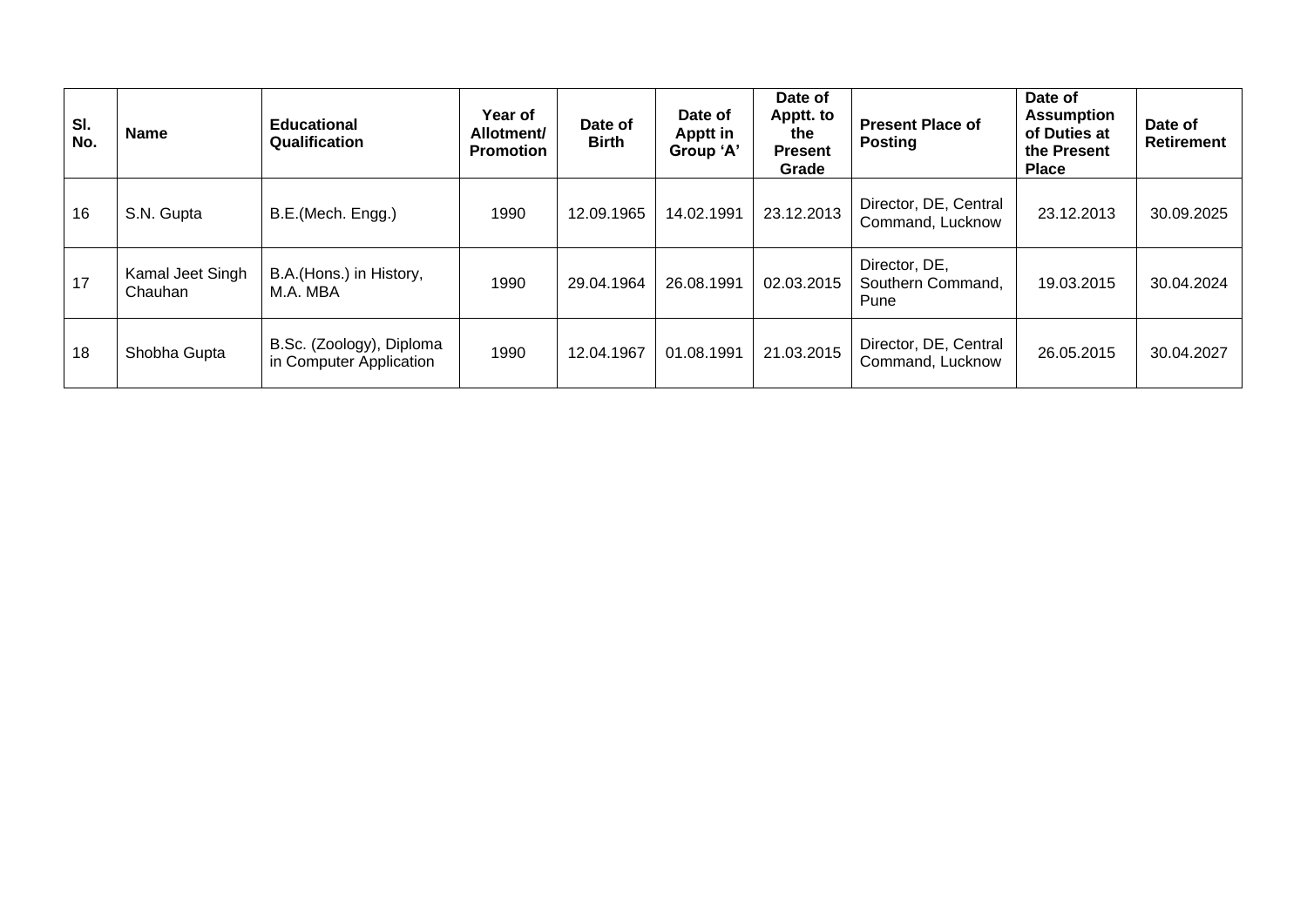# **OFFICERS IN THE JUNIOR ADMINISTRATIVE GRADE (SELECTION GRADE & ORDINARY GRADE)**

| SI.<br>No. | <b>Name</b>           | <b>Educational</b><br>Qualification                                                | Year of<br>Allotment/<br><b>Promotion</b> | Date of<br><b>Birth</b> | Date of<br><b>Apptt in</b><br>Group 'A' | Date of<br>Apptt. to<br>the<br><b>Present</b><br>Grade | <b>Present Place of</b><br><b>Posting</b>                                   | Date of<br><b>Assumption</b><br>of Duties at<br>the Present<br><b>Place</b> | Date of<br>Retirement |
|------------|-----------------------|------------------------------------------------------------------------------------|-------------------------------------------|-------------------------|-----------------------------------------|--------------------------------------------------------|-----------------------------------------------------------------------------|-----------------------------------------------------------------------------|-----------------------|
| 1.         | P.N.B. Sarma          | B. Sc.                                                                             | 1988                                      | 15.10.1962              | 15.03.1989                              | 30.04.2003                                             | DEO Chennai                                                                 | 01.08.2014                                                                  | 31.10.2022            |
| 2.         | K.C. Gupta            | AMIE(Mech Engg.), LLB                                                              | 1988                                      | 20.10.1961              | 15.03.1989                              | 30.04.2003                                             | Jt. Director, DE,<br>South-Western<br>Command, Jaipur                       | 16.07.2014                                                                  | 31.10.2021            |
| 3.         | Rajeev<br>Shrivastava | M.Sc.(Zoology), CAIIB                                                              | 1989                                      | 31.08.1962              | 01.03.1990                              | 30.06.2003                                             | CEO, Meerut                                                                 | 10.08.2015                                                                  | 31.08.2022            |
| 4.         | Navendra Nath         | M.A.(Pol. Sc.)                                                                     | 1990                                      | 27.05.1964              | 27.08.1990                              | 16.05.2006                                             | <b>DEO</b> Meerut                                                           | 15.07.2013                                                                  | 31.05.2024            |
| 5.         | Inderjeet Kaur        | M.A.(History), PG<br>Diploma in HRD, M. Phil<br>(Defence and Strategic<br>Studies) | 1990                                      | 03.09.1961              | 15.11.1991                              | 16.05.2006                                             | On deputation as<br>Addl. DG (Finance),<br>Doordarshan to<br>Prasar Bharati | 23.03.2015                                                                  | 30.09.2021            |
| 6.         | A.V. Dharma<br>Reddy  | M.Sc.(Electronics)                                                                 | 1991                                      | 20.06.1964              | 16.09.1991                              | 22.01.2009                                             | On Deputation as<br>Director to Ministry of<br><b>Home Affairs</b>          | 15.05.2015                                                                  | 30.06.2024            |
| 7.         | Anuj Sharma           | B.Com., MBA, LLB, ACS                                                              | 1991                                      | 17.07.1967              | 12.10.1992                              | 22.01.2009                                             | On Deputation as<br>Director to Ministry of<br><b>Home Affairs</b>          | 08.10.2013                                                                  | 31.07.2027            |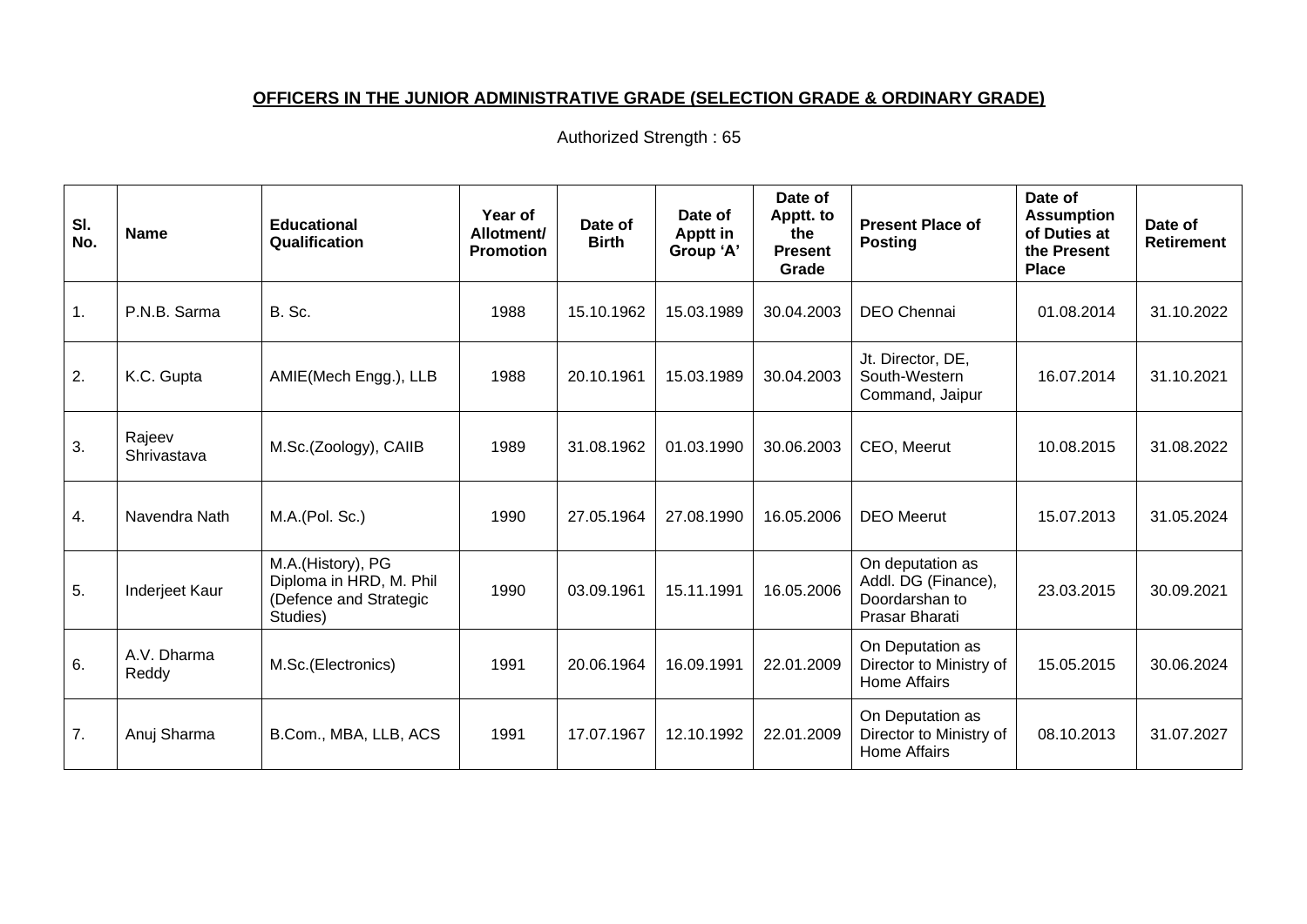| SI.<br>No. | <b>Name</b>              | <b>Educational</b><br>Qualification                                             | Year of<br>Allotment/<br><b>Promotion</b> | Date of<br><b>Birth</b> | Date of<br>Apptt in<br>Group 'A' | Date of<br>Apptt. to<br>the<br><b>Present</b><br>Grade | <b>Present Place of</b><br><b>Posting</b>                             | Date of<br><b>Assumption</b><br>of Duties at<br>the Present<br><b>Place</b> | Date of<br><b>Retirement</b> |
|------------|--------------------------|---------------------------------------------------------------------------------|-------------------------------------------|-------------------------|----------------------------------|--------------------------------------------------------|-----------------------------------------------------------------------|-----------------------------------------------------------------------------|------------------------------|
| 8.         | Dr. Saud Hasan<br>Khan   | B. Sc., MBBS                                                                    | 1991                                      | 10.06.1965              | 13.04.1992                       | 22.01.2009                                             | Jt. Director, NIDEM,<br>Delhi Cantt.                                  | 06.11.2013                                                                  | 30.06.2025                   |
| 9.         | N. Srinivasa<br>Reddy    | B.Sc., M.A., MBA, LL.B.,<br>PGDPM, PGD(Tourism &<br>Hospitality Mgt.)           | 1991                                      | 15.09.1962              | 16.09.1991                       | 10.12.2007                                             | <b>Under Suspension</b>                                               |                                                                             | 30.09.2022                   |
| 10.        | Meena Balimane<br>Sharma | B.Sc (Micro Biology)<br><b>LLB</b>                                              | 1992                                      | 27.01.1966              | 15.04.1993                       | 22.01.2009                                             | On deputation as<br>Addl. DG to Prasar<br><b>Bharati</b>              | 10.03.2014                                                                  | 31.01.2026                   |
| 11.        | <b>Bhavana Singh</b>     | M.A.(Eng. Literature), PG<br>Diploma in Women<br>Development and<br>Empowerment | 1993                                      | 30.08.1969              | 05.09.1993                       | 22.01.2009                                             | Jt. Director, DE,<br>Central Command,<br>Lucknow                      | 14.06.2013                                                                  | 31.08.2029                   |
| 12.        | C. Ravindra              | B. Tech. in Electrical &<br>Electronics Engg.                                   | 1993                                      | 12.02.1967              | 05.09.1993                       | 22.01.2009                                             | Dy. Dir. Gen, DE,<br>Delhi Cantt.                                     | 11.07.2013                                                                  | 28.02.2027                   |
| 13.        | A. Sekhar Babu           | M. Com.                                                                         | 1993                                      | 20.07.1959              | 05.09.1993                       | 22.01.2009                                             | <b>DEO Secunderabad</b>                                               | 14.08.2014                                                                  | 31.07.2019                   |
| 14.        | Valeti Premchand         | B. Pharmacy(Hons)                                                               | 1994                                      | 26.08.1967              | 05.10.1994                       | 08.12.2009                                             | On deputation as<br>Director to Ministry of<br>Commerce &<br>Industry | 21.06.2012                                                                  | 31.08.2027                   |
| 15.        | Saurav Ray               | B.A.(Hons.) Pol. Science,<br>M.A., M. Phil.                                     | 1994                                      | 23.07.1968              | 01.09.1995                       | 08.12.2009                                             | On deputation as<br><b>Director to Cabinet</b><br>Secretariat         | 12.04.2004                                                                  | 31.07.2028                   |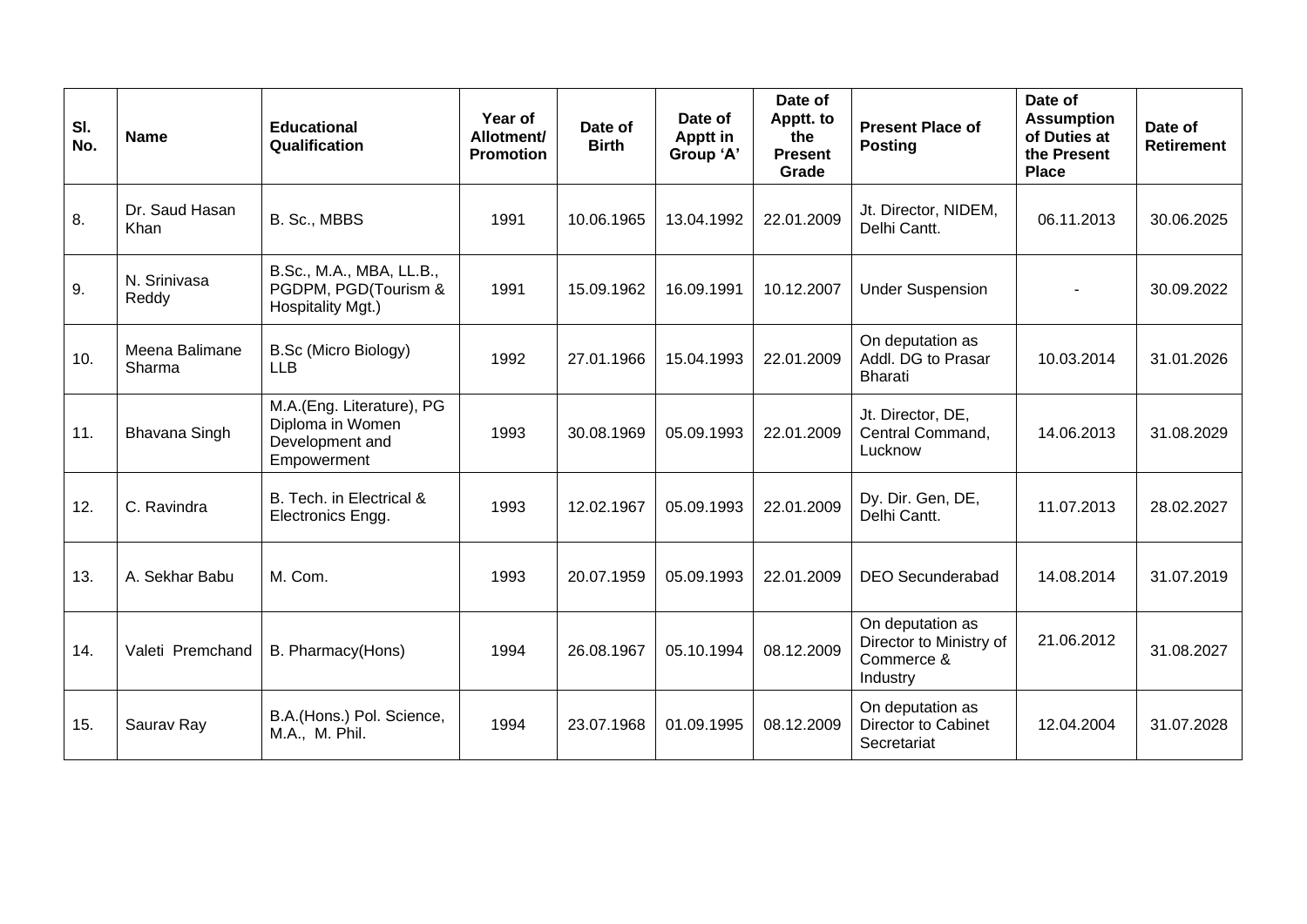| SI.<br>No. | <b>Name</b>            | <b>Educational</b><br>Qualification          | Year of<br>Allotment/<br><b>Promotion</b> | Date of<br><b>Birth</b> | Date of<br>Apptt in<br>Group 'A' | Date of<br>Apptt. to<br>the<br><b>Present</b><br>Grade | <b>Present Place of</b><br><b>Posting</b>                                      | Date of<br><b>Assumption</b><br>of Duties at<br>the Present<br><b>Place</b> | Date of<br><b>Retirement</b> |
|------------|------------------------|----------------------------------------------|-------------------------------------------|-------------------------|----------------------------------|--------------------------------------------------------|--------------------------------------------------------------------------------|-----------------------------------------------------------------------------|------------------------------|
| 16.        | Sonam Yangdol          | M. Phil.(Economics)                          | 1994                                      | 20.08.1966              | 04.10.1995                       | 08.12.2009                                             | CEO, Agra                                                                      | 10.07.2013                                                                  | 31.08.2026                   |
| 17.        | <b>Rakesh Mittal</b>   | B.E.(Hons.)(Electronics &<br>Communications) | 1995                                      | 15.03.1972              | 04.09.1995                       | 08.12.2009                                             | On Deputation as<br>Director to Ministry of<br>Home Affairs                    | 24.05.2012                                                                  | 31.03.2032                   |
| 18.        | K. Lhouvum             | M.A.                                         | 1988                                      | 01.03.1962              | 18.07.1988                       | 15.02.2010                                             | DEO, Guwahati                                                                  | 16.07.2013                                                                  | 28.02.2022                   |
| 19.        | Nigar Fatima<br>Husain | B.Sc.(Hons.) Zoology,<br>M.A.(Sociology)     | 1996                                      | 30.06.1968              | 04.09.1996                       | 15.02.2010                                             | On Deputation as<br>Director to Ministry of<br>Human Resource &<br>Development | 03.07.2015                                                                  | 30.06.2028                   |
| 20.        | Sanjeev Kumar          | B.A.(Hons.)                                  | 1996                                      | 05.09.1967              | 04.09.1996                       | 15.02.2010                                             | CEO, Pune                                                                      | 15.07.2014                                                                  | 30.09.2027                   |
| 21.        | Parshotam Lal          | B.A.                                         | 1996                                      | 26.05.1963              | 04.09.1996                       | 15.02.2010                                             | Jt. Director, DE,<br>Eastern Command,<br>Kolkata                               | 26.02.2016                                                                  | 31.05.2023                   |
| 22.        | Sujatha Gupta          | PG (Public<br>Administration)                | 1997                                      | 15.02.1972              | 08.09.1997                       | 15.02.2010                                             | <b>CEO Secunderabad</b>                                                        | 03.07.2013                                                                  | 28.02.2032                   |
| 23.        | Vibha Sharma           | M.Sc.(Zoology) B.Ed.                         | 1997                                      | 03.09.1972              | 08.09.1997                       | 15.02.2010                                             | DEO, Lucknow                                                                   | 03.07.2015                                                                  | 30.09.2032                   |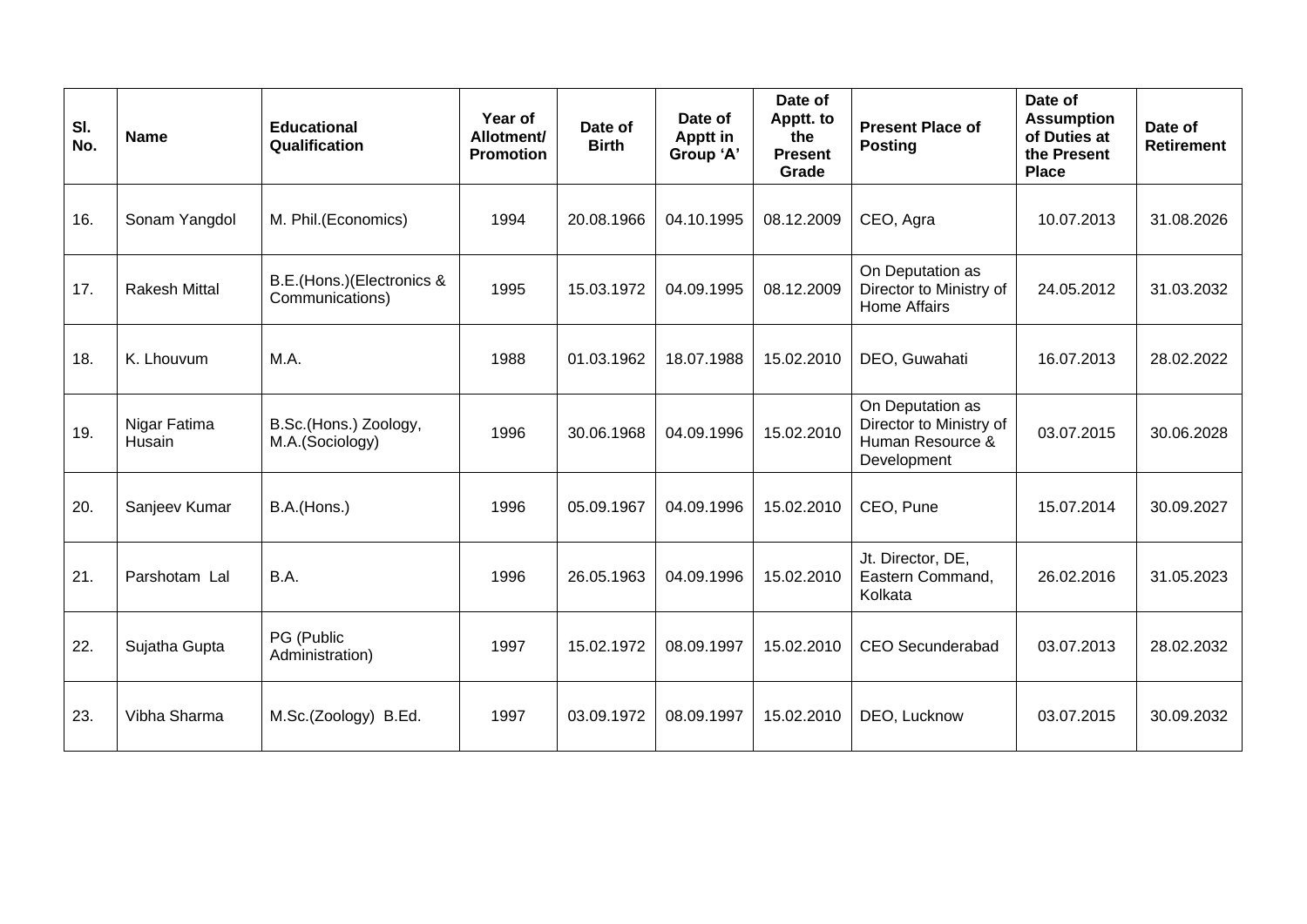| SI.<br>No. | <b>Name</b>           | <b>Educational</b><br>Qualification                             | <b>Year of</b><br>Allotment/<br><b>Promotion</b> | Date of<br><b>Birth</b> | Date of<br><b>Apptt in</b><br>Group 'A' | Date of<br>Apptt. to<br>the<br><b>Present</b><br>Grade | <b>Present Place of</b><br><b>Posting</b>                                                                                                                                                                     | Date of<br><b>Assumption</b><br>of Duties at<br>the Present<br><b>Place</b> | Date of<br><b>Retirement</b> |
|------------|-----------------------|-----------------------------------------------------------------|--------------------------------------------------|-------------------------|-----------------------------------------|--------------------------------------------------------|---------------------------------------------------------------------------------------------------------------------------------------------------------------------------------------------------------------|-----------------------------------------------------------------------------|------------------------------|
| 24.        | S. Balakrishna        | B. Tech.                                                        | 1997                                             | 10.05.1966              | 08.09.1997                              | 15.02.2010                                             | On deputation to<br>State Government of<br>Andhra Pradesh                                                                                                                                                     | .01.2016                                                                    | 31.05.2026                   |
| 25.        | N.V.<br>Satyanarayana | M.Com., MA, B.Ed.                                               | 1997                                             | 10.08.1968              | 01.09.1997                              | 15.02.2010                                             | CEO, Lucknow                                                                                                                                                                                                  | 06.07.2015                                                                  | 31.08.2028                   |
| 26.        | D.N. Yadav            | MA(History), PhD.                                               | 1997                                             | 15.01.1968              | 23.09.1997                              | 15.02.2010                                             | DEO, Pune                                                                                                                                                                                                     | 17.07.2015                                                                  | 31.01.2028                   |
| 27.        | Amol Jagtap           | B.E.(Mechanical)                                                | 1997                                             | 30.06.1968              | 01.09.1997                              | 15.02.2010                                             | CEO, Kirkee                                                                                                                                                                                                   | 22.07.2015                                                                  | 30.06.2028                   |
| 28.        | Alok Gupta            | M.Sc. (Specialisation in<br>Environment Biology)                | 1986                                             | 12.06.1960              | 25.05.1987                              | 12.04.2013                                             | DEO, Delhi                                                                                                                                                                                                    | 20.07.2015                                                                  | 30.06.2020                   |
| 29.        | K.V. Nagireddy        | B.E. & PG Dip (Shipping<br>& Export Mgt.)                       | 1998                                             | 04.09.1969              | 07.09.1998                              | 17.08.2011                                             | On deputation as<br>Director to Department<br>of Commerce                                                                                                                                                     | 01.09.2015                                                                  | 30.09.2029                   |
| 30.        | Ravi Shankar          | B.Sc., LLB                                                      | 1998                                             | 05.01.1972              | 07.09.1998                              | 17.08.2011                                             | On deputation as Jt.<br>Secy. to UPSC                                                                                                                                                                         | 22.12.2014                                                                  | 31.01.2032                   |
| 31.        | Puspendra Singh       | M.Sc.                                                           | 1998                                             | 01.07.1970              | 07.09.1998                              | 17.08.2011                                             | Dy. Dir. Gen, DE,<br>Delhi Cantt                                                                                                                                                                              | 30.06.2015                                                                  | 30.06.2030                   |
| 32.        | Prasad Chavan         | <b>B.E.</b> (Electronics &<br>Telecommunication),<br><b>MBA</b> | 1998                                             | 11.08.1970              | 07.09.1998                              | 17.08.2011                                             | Dy. Dir. Gen, DE,<br>Delhi Cantt (on<br>course to attend 14 <sup>th</sup><br>PG Programme in<br>Public Policy and<br>Management during<br>2015-16 at IIM,<br>Bangalore w.e.f.<br>27.04.2015 to March,<br>2016 | 12.08.2014                                                                  | 31.08.2030                   |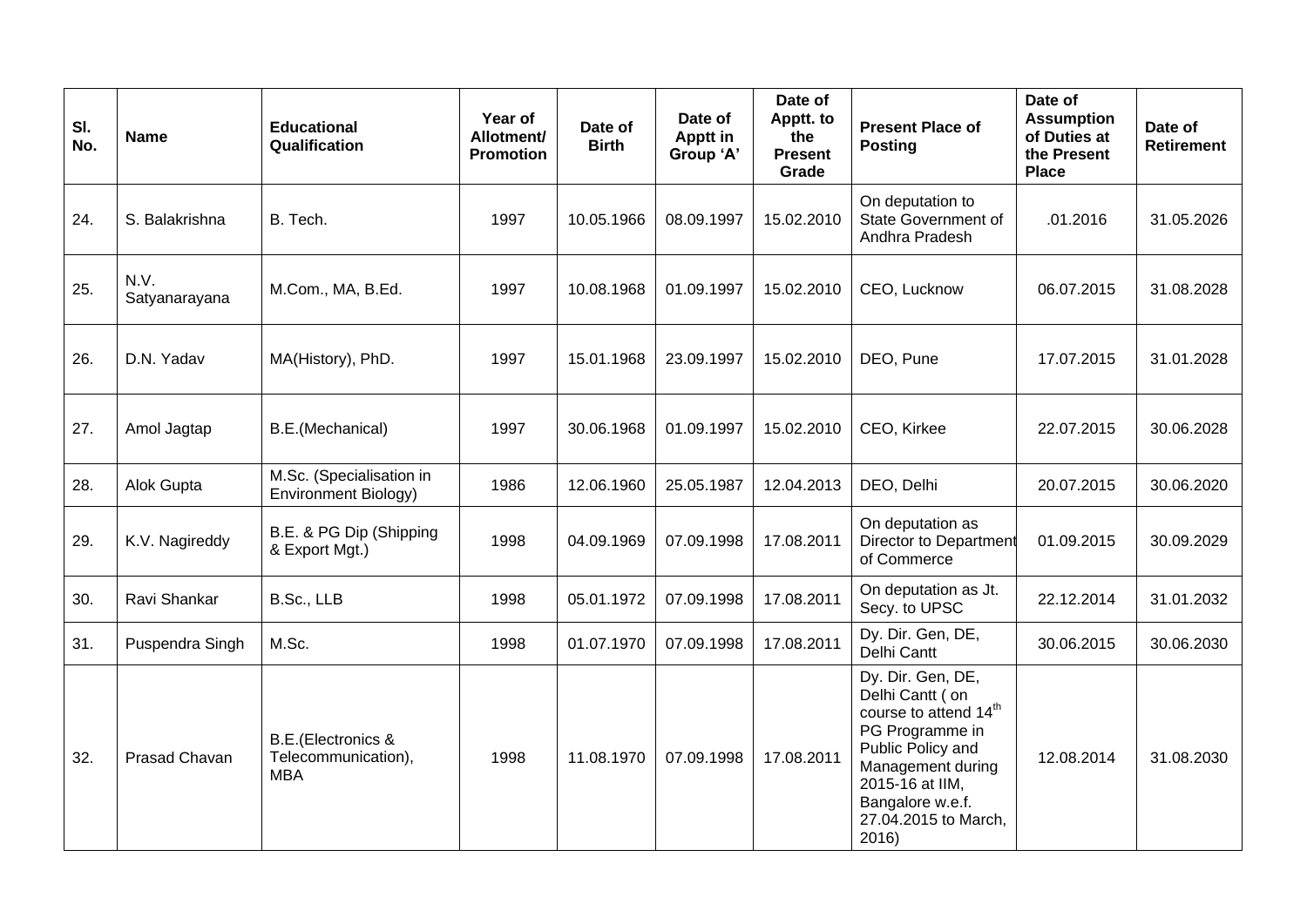| SI.<br>No. | <b>Name</b>                    | <b>Educational</b><br>Qualification                                            | Year of<br>Allotment/<br><b>Promotion</b> | Date of<br><b>Birth</b> | Date of<br>Apptt in<br>Group 'A' | Date of<br>Apptt. to<br>the<br><b>Present</b><br>Grade | <b>Present Place of</b><br><b>Posting</b>                                                                        | Date of<br><b>Assumption</b><br>of Duties at<br>the Present<br><b>Place</b> | Date of<br><b>Retirement</b> |
|------------|--------------------------------|--------------------------------------------------------------------------------|-------------------------------------------|-------------------------|----------------------------------|--------------------------------------------------------|------------------------------------------------------------------------------------------------------------------|-----------------------------------------------------------------------------|------------------------------|
| 33.        | <b>B.R.</b> Shankar<br>Babu    | B. Tech. (Mech<br>Engineering)                                                 | 1998                                      | 03.12.1966              | 07.09.1998                       | 17.08.2011                                             | CEO, Delhi                                                                                                       | 03.07.2015                                                                  | 31.12.2026                   |
| 34.        | Pankaj Kumar                   | M.A.                                                                           | 1996                                      | 08.05.1970              | 27.09.1996                       | 29.11.2013                                             | CEO, Clement Town/<br>Landour                                                                                    | 17.07.2015                                                                  | 31.05.2030                   |
| 35.        | Suresh Nagar                   | B.Sc.(Hons.) Chemistry                                                         | 1998                                      | 12.01.1974              | 07.09.1998                       | 29.11.2013                                             | DEO, Jaipur                                                                                                      | 04.07.2013                                                                  | 31.01.2034                   |
| 36.        | Yogesh Kumar                   | B.E.(Hons.)                                                                    | 1998                                      | 02.05.1970              | 07.03.1999                       | 29.11.2013                                             | Dy. Dir. Gen, DE,<br>Delhi Cantt                                                                                 | 06.07.2015                                                                  | 31.03.2030                   |
| 37.        | G. Vijay Bhaskar               | Master of Management<br>Studies(MMS)                                           | 1999                                      | 01.07.1975              | 20.09.1999                       | 29.11.2013                                             | Dy. Dir. Gen, DE,<br>Delhi Cantt                                                                                 | 02.07.2015                                                                  | 30.06.2035                   |
| 38.        | S.V.R. Chandra<br>Sekhar       | B.Tech. (Mechanical),<br>P.G. Diploma in Project<br>Planning and<br>Management | 2000                                      | 21.05.1974              | 04.09.2000                       | 29.11.2013                                             | DEO, Bangalore                                                                                                   | 29.11.2013                                                                  | 31.05.2034                   |
| 39.        | Pawar Rajendra<br>Rajaram      | M.Sc.(Agriculture), LLB                                                        | 2000                                      | 12.02.1974              | 04.09.2000                       | 29.11.2013                                             | CEO, Mhow                                                                                                        | 13.10.2015                                                                  | 29.02.2034                   |
| 40.        | Jagtap Rajendra<br>Chandrakant | B. Sc.(Agri.), M.B.A.                                                          | 2001                                      | 14.03.1973              | 03.09.2001                       | 07.01.2016                                             | On deputation as Addl.<br>Commissioner, Pune<br>Municipal Corporation,<br>to State Government<br>of Maharashtra. | 02.07.2012                                                                  | 31.03.2033                   |
| 41.        | D. Madhukar Naik               | B.Tech. (Electronics &<br>Communications)                                      | 2002                                      | 03.06.1972              | 28.03.2003                       | 07.01.2016                                             | On deputation as<br>Deputy Secretary to<br>Ministry of Minority<br>Affairs.                                      | 12.01.2015                                                                  | 30.06.2032                   |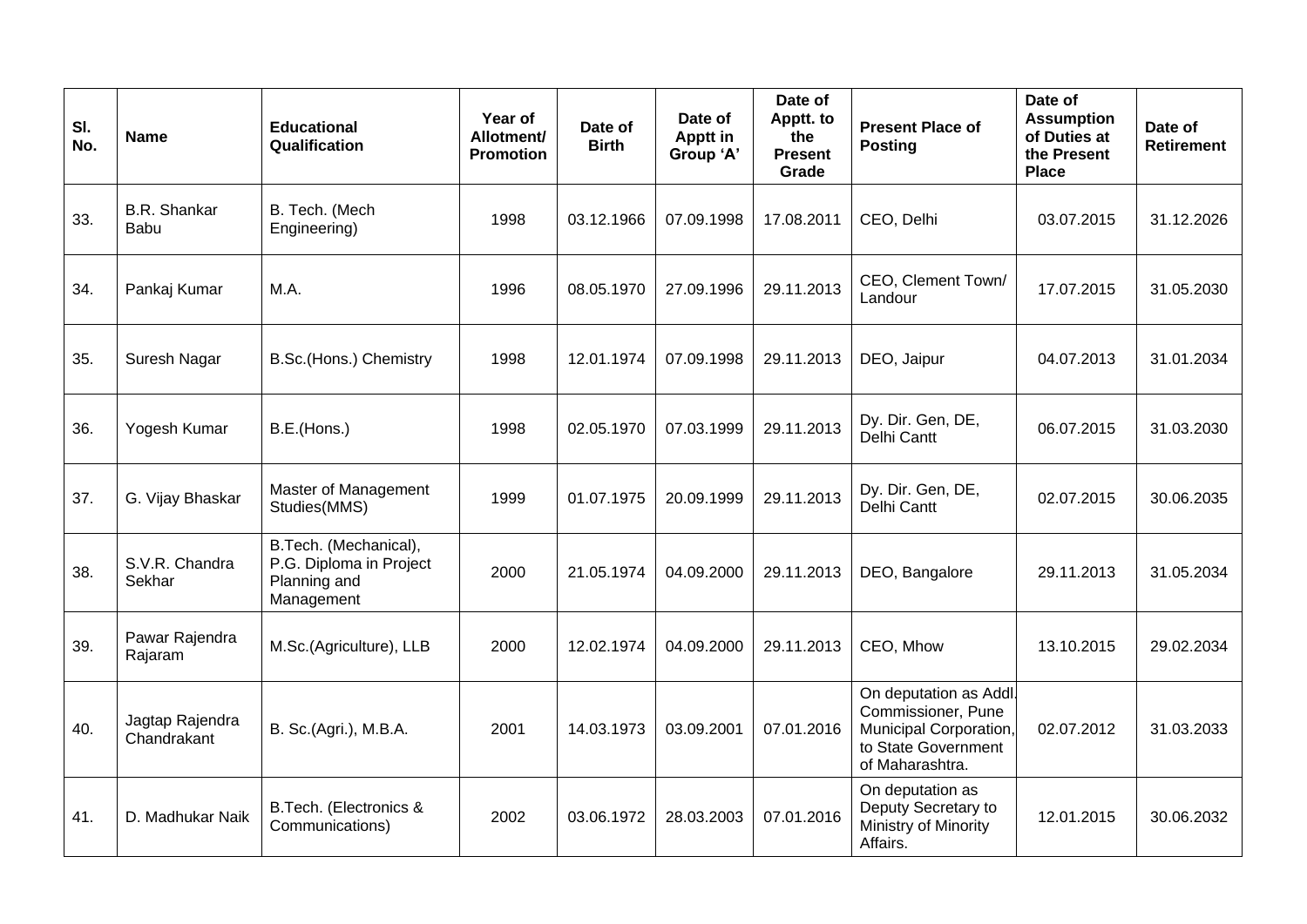| SI.<br>No. | <b>Name</b>                    | <b>Educational</b><br>Qualification | Year of<br>Allotment/<br><b>Promotion</b> | Date of<br><b>Birth</b> | Date of<br>Apptt in<br>Group 'A' | Date of<br>Apptt. to<br>the<br><b>Present</b><br>Grade | <b>Present Place of</b><br><b>Posting</b> | Date of<br><b>Assumption</b><br>of Duties at<br>the Present<br><b>Place</b> | Date of<br><b>Retirement</b> |
|------------|--------------------------------|-------------------------------------|-------------------------------------------|-------------------------|----------------------------------|--------------------------------------------------------|-------------------------------------------|-----------------------------------------------------------------------------|------------------------------|
| 42.        | Amit Kumar                     | M.A.(Geography)                     | 2004                                      | 20.06.1979              | 28.03.2005                       | 07.01.2016                                             | CEO, Kanpur                               | 27.06.2013                                                                  | 30.06.2039                   |
| 43.        | Shalini Pandey                 | M.A.(Pol. Sc.),<br>M. Phil.         | 2004                                      | 17.09.1978              | 26.05.2005                       | 07.01.2016                                             | CEO Allahabad                             | 22.08.2014                                                                  | 30.09.2038                   |
| 44.        | <b>Burande Kedar</b><br>Prasad | B.E. (Mechanical)                   | 2004                                      | 27.02.1978              | 30.05.2005                       | 07.01.2016                                             | DEO, Allahabad                            | 22.07.2014                                                                  | 28.02.2038                   |
| 45.        | Harendra Singh                 | B. Tech. (Electrical Engg.)         | 2005                                      | 26.12.1977              | 22.08.2005                       | 07.01.2016                                             | CEO, Jabalpur                             | 02.07.2015                                                                  | 31.12.2037                   |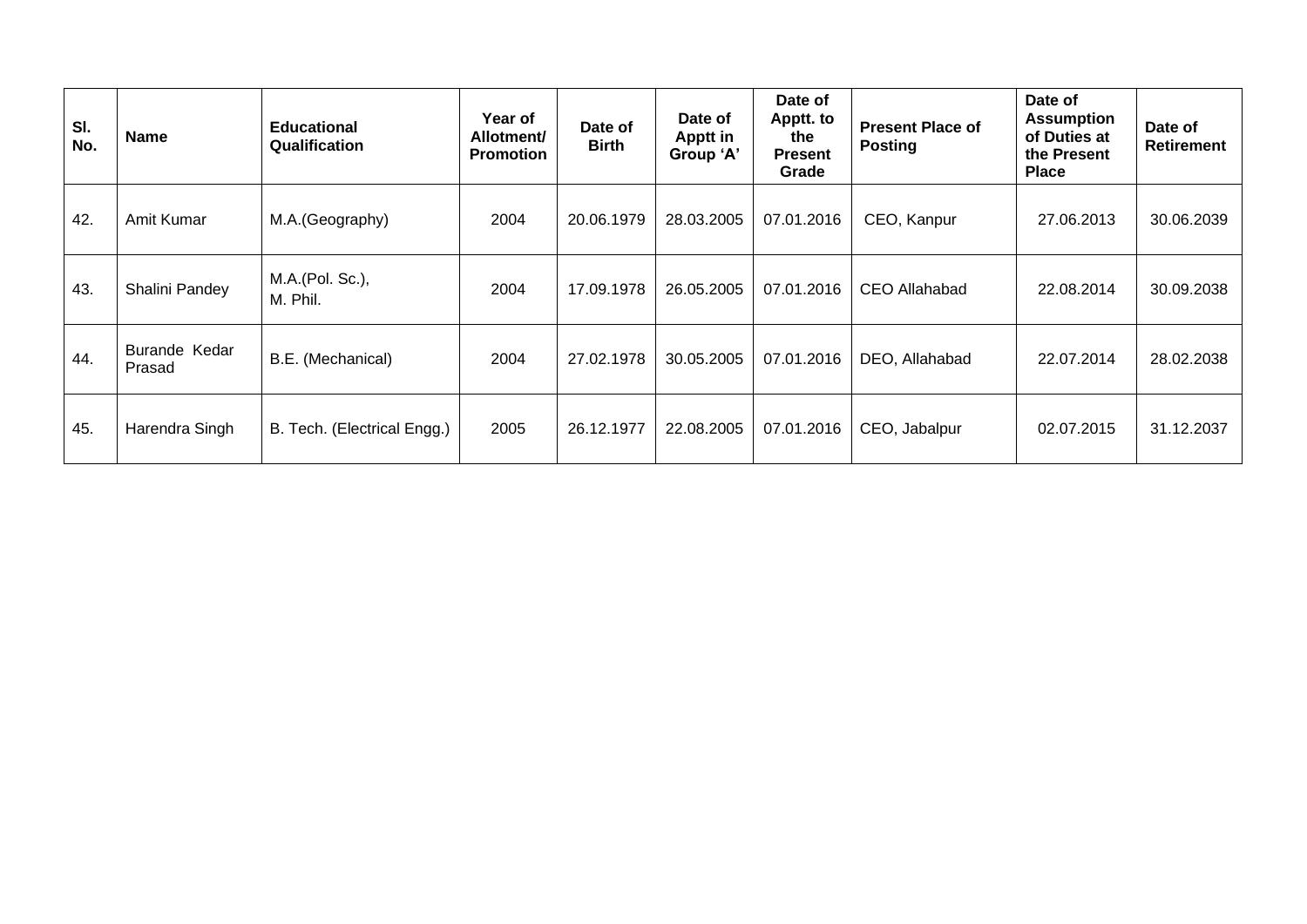# **OFFICERS IN THE SENIOR TIME SCALE (STS)**

| SI.<br>No.     | <b>Name</b>             | <b>Educational</b><br>Qualification | Year of<br>Allotment/<br><b>Promotion</b> | Date of<br><b>Birth</b> | Date of<br><b>Apptt in</b><br>Group 'A' | Date of<br>Apptt. to<br>the<br><b>Present</b><br>Grade | <b>Present Place of</b><br><b>Posting</b>       | Date of<br><b>Assumption</b><br>of Duties at<br>the Present<br><b>Place</b> | Date of<br>Retirement |
|----------------|-------------------------|-------------------------------------|-------------------------------------------|-------------------------|-----------------------------------------|--------------------------------------------------------|-------------------------------------------------|-----------------------------------------------------------------------------|-----------------------|
| $\mathbf{1}$ . | Ajay Kumar<br>Choudhary | M.A., LLB                           | 1997                                      | 02.07.1970              | 25.08.1997                              | 06.01.2004                                             | <b>Under Suspension</b>                         |                                                                             | 31.07.2030            |
| 2.             | Sumitra Mishra          | B.Sc., M.A., LLB                    | 1998                                      | 11.05.1976              | 07.09.1998                              | 08.08.2005                                             | On long Leave                                   |                                                                             | 31.05.2036            |
| 3.             | <b>Vivek Kumar</b>      | M. Phil (Geography)                 | 2005                                      | 07.07.1978              | 01.07.2006                              | 31.05.2011                                             | Asstt. Director<br>General, DE, Delhi<br>Cantt. | 12.08.2014                                                                  | 31.07.2038            |
| 4.             | Sharmistha Maitra       | M. Phil (Economics)                 | 2005                                      | 08.10.1977              | 06.07.2006                              | 31.05.2011                                             | Asstt. Director<br>General, DE, Delhi<br>Cantt. | 18.07.2014                                                                  | 31.10.2037            |
| 5.             | Subrat Pal              | B.A. (Sociology)                    | 2007                                      | 05.07.1980              | 30.03.2011                              | 31.08.2015                                             | Addl. CEO, Dehradun                             | 15.07.2015                                                                  | 31.07.2040            |
| 6.             | Meenakshi               | M.A. (Public Administration)        | 2008                                      | 30.01.1983              | 13.04.2011                              | 31.08.2015                                             | Addl. DEO, Mumbai                               | 07.02.2014                                                                  | 31.01.2043            |
| 7.             | Neha Gupta              | MA.(History)                        | 2008                                      | 12.09.1983              | 21.04.2011                              | 31.08.2015                                             | DEO, Bhopal                                     | 25.06.2013                                                                  | 30.09.2043            |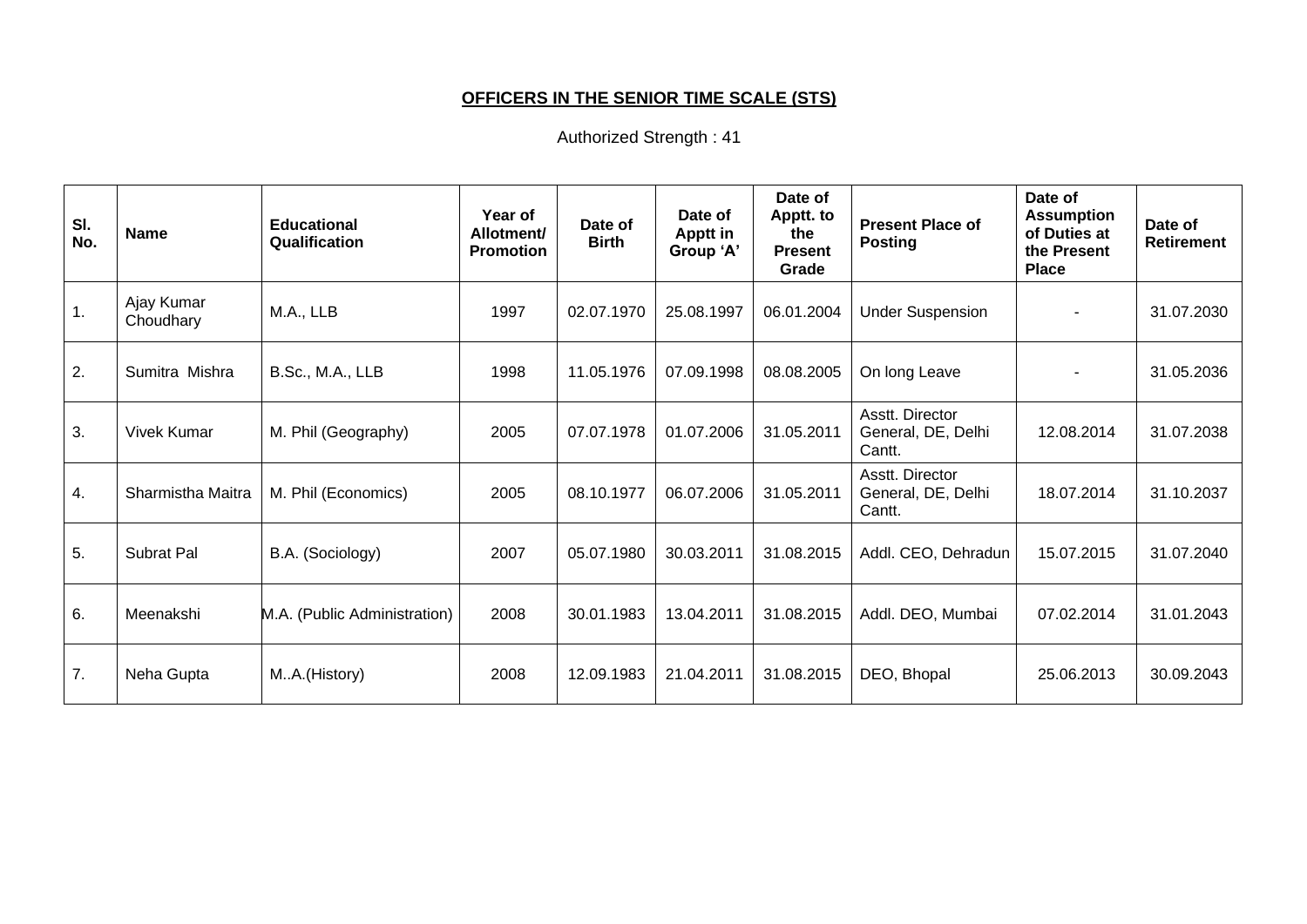| SI.<br>No. | <b>Name</b>                    | <b>Educational</b><br>Qualification    | Year of<br>Allotment/<br><b>Promotion</b> | Date of<br><b>Birth</b> | Date of<br><b>Apptt in</b><br>Group 'A' | Date of<br>Apptt. to<br>the<br><b>Present</b><br>Grade | <b>Present Place of</b><br><b>Posting</b>       | Date of<br><b>Assumption</b><br>of Duties at<br>the Present<br><b>Place</b> | Date of<br><b>Retirement</b> |
|------------|--------------------------------|----------------------------------------|-------------------------------------------|-------------------------|-----------------------------------------|--------------------------------------------------------|-------------------------------------------------|-----------------------------------------------------------------------------|------------------------------|
| 8.         | S. Prabakaran                  | M.A. (Economics)                       | 2009                                      | 21.07.1976              | 03.05.2011                              | 31.08.2015                                             | DEO, Visakhapatnam                              | 06.07.2015                                                                  | 31.07.2036                   |
| 9.         | Promila Jaiswal                | B.Sc., M.A.(Archaeology)               | 2009                                      | 01.10.1976              | 12.05.2011                              | 31.08.2015                                             | CEO, Varanasi                                   | 14.07.2014                                                                  | 30.09.2036                   |
| 10.        | Shreyas<br>Maganbhai Patel     | B.E. (Computer)                        | 2010                                      | 09.05.1980              | 30.08.2010                              | 31.08.2015                                             | Asstt. Director<br>General, DE, Delhi<br>Cantt. | 23.11.2015                                                                  | 31.05.2040                   |
| 11.        | <b>Ompal Singh</b>             | B.A., B.Ed., M.A. (Eng.<br>Literature) | 2010                                      | 07.12.1972              | 30.08.2010                              | 31.08.2015                                             | CEO, Ferozpur                                   | 22.07.2015                                                                  | 31.12.2032                   |
| 12.        | Stephen PD                     | B.A.                                   | 2010                                      | 19.06.1981              | 27.12.2010                              | 31.08.2015                                             | CEO, Ahmedabad                                  | 29.07.2015                                                                  | 30.06.2041                   |
| 13         | Rahul Anand<br>Sharma          | B.A.(Pol. Sc.)                         | 2010                                      | 04.05.1985              | 05.12.2011                              | 31.08.2015                                             | DEO, Jabalpur                                   | 11.08.2015                                                                  | 31.05.2045                   |
| 14         | Pawar Vidhyadhar<br>Vasudeo    | B.Sc.(Agri.), M.Sc.(Agri)              | 2010                                      | 21.06.1984              | 12.12.2011                              | 31.08.2015                                             | CEO, Kamptee                                    | 08.07.2015                                                                  | 30.06.2044                   |
| 15         | Jakir Hussain                  | B.A., M.A.                             | 2010                                      | 26.06.1980              | 22.12.2011                              | 31.08.2015                                             | DEO, Bikaner                                    | 10.08.2015                                                                  | 30.06.2040                   |
| 16         | Amit Kumar<br>Mishra           | B.Com.                                 | 2010                                      | 01.07.1984              | 05.12.2011                              | 31.08.2015                                             | Addl. DEO, Agra                                 | 13.07.2015                                                                  | 30.06.2044                   |
| 17         | <b>Arvind Kumar</b><br>Dwivedi | B.E.(Marine)                           | 2010                                      | 04.01.1982              | 28.12.2011                              | 31.08.2015                                             | Addl. CEO Ambala                                | 12.08.2014                                                                  | 31.01.2042                   |
| 18         | Pramod Kumar<br>Singh          | B.A.                                   | 2010                                      | 21.04.1979              | 05.12.2011                              | 31.08.2015                                             | CEO, Bareilly                                   | 01.07.2013                                                                  | 30.04.2039                   |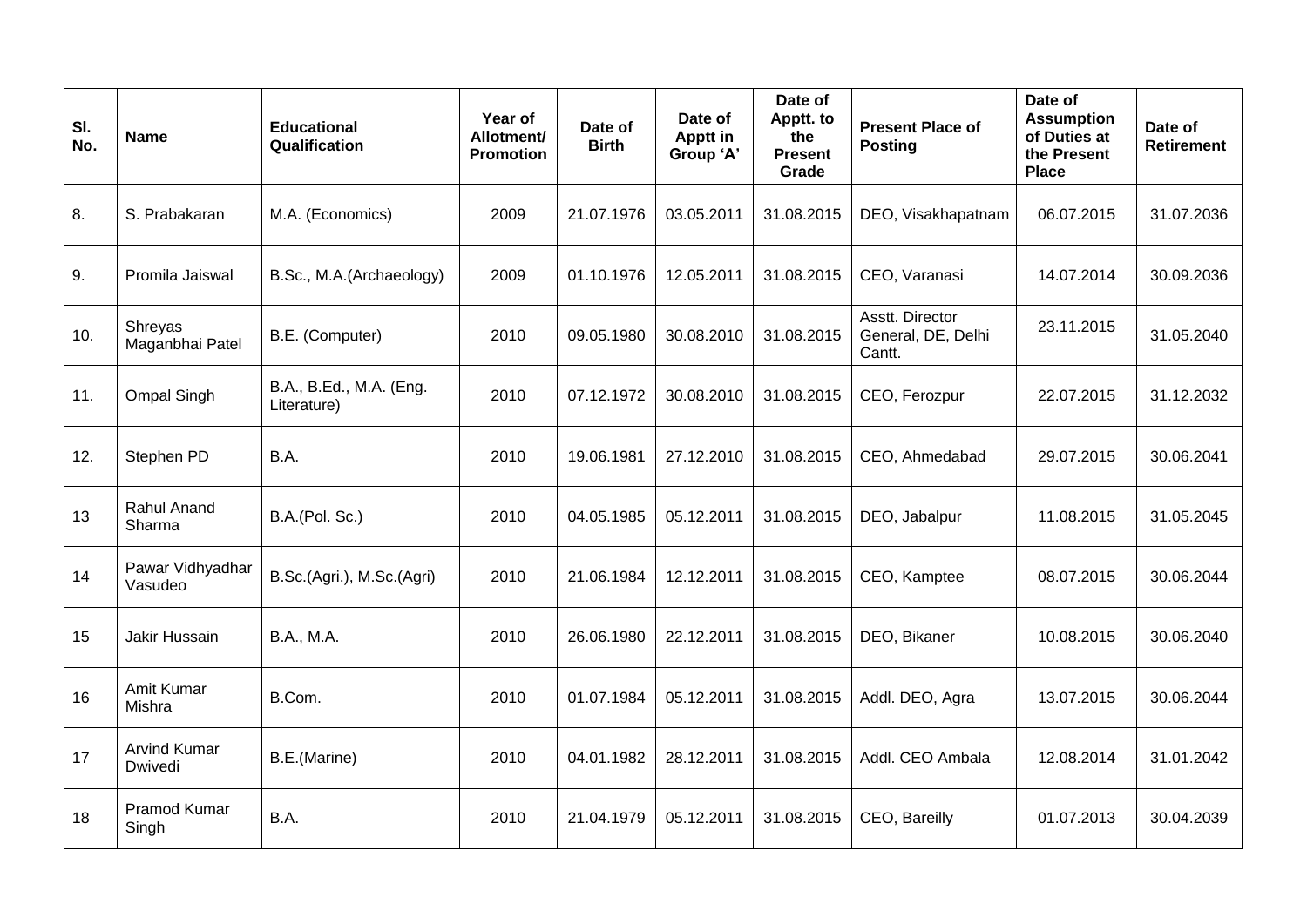| SI.<br>No. | <b>Name</b>          | <b>Educational</b><br>Qualification  | Year of<br>Allotment/<br><b>Promotion</b> | Date of<br><b>Birth</b> | Date of<br>Apptt in<br>Group 'A' | Date of<br>Apptt. to<br>the<br><b>Present</b><br>Grade | <b>Present Place of</b><br><b>Posting</b> | Date of<br><b>Assumption</b><br>of Duties at<br>the Present<br><b>Place</b> | Date of<br><b>Retirement</b> |
|------------|----------------------|--------------------------------------|-------------------------------------------|-------------------------|----------------------------------|--------------------------------------------------------|-------------------------------------------|-----------------------------------------------------------------------------|------------------------------|
| 19         | D.S. Khatri          | B.A., M.A.(Public<br>Administration) | 2010                                      | 12.07.1956              | 31.03.2010                       | 31.08.2015                                             | Jt. CEO, Meerut                           | 08.07.2014                                                                  | 31.07.2016                   |
| 20         | V.K. Bhatia          | B.E.(Civil)                          | 2010                                      | 08.03.1963              | 31.03.2010                       | 31.08.2015                                             | DEO, Northern<br>Command, Udhampur        | 05.08.2015                                                                  | 31.03.2023                   |
| 21         | Ajay Kumar<br>Sehgal | B.E.(Civil)                          | 2010                                      | 12.04.1967              | 30.04.2010                       | 31.08.2015                                             | CEO, Amritsar                             | 02.07.2013                                                                  | 30.04.2027                   |
| 22         | Vijay Rajak          | B.Sc. (Civil Engineering)            | 2010                                      | 02.01.1974              | 31.03.2010                       | 31.08.2015                                             | CEO, Barrackpore                          | 04.08.2014                                                                  | 31.01.2034                   |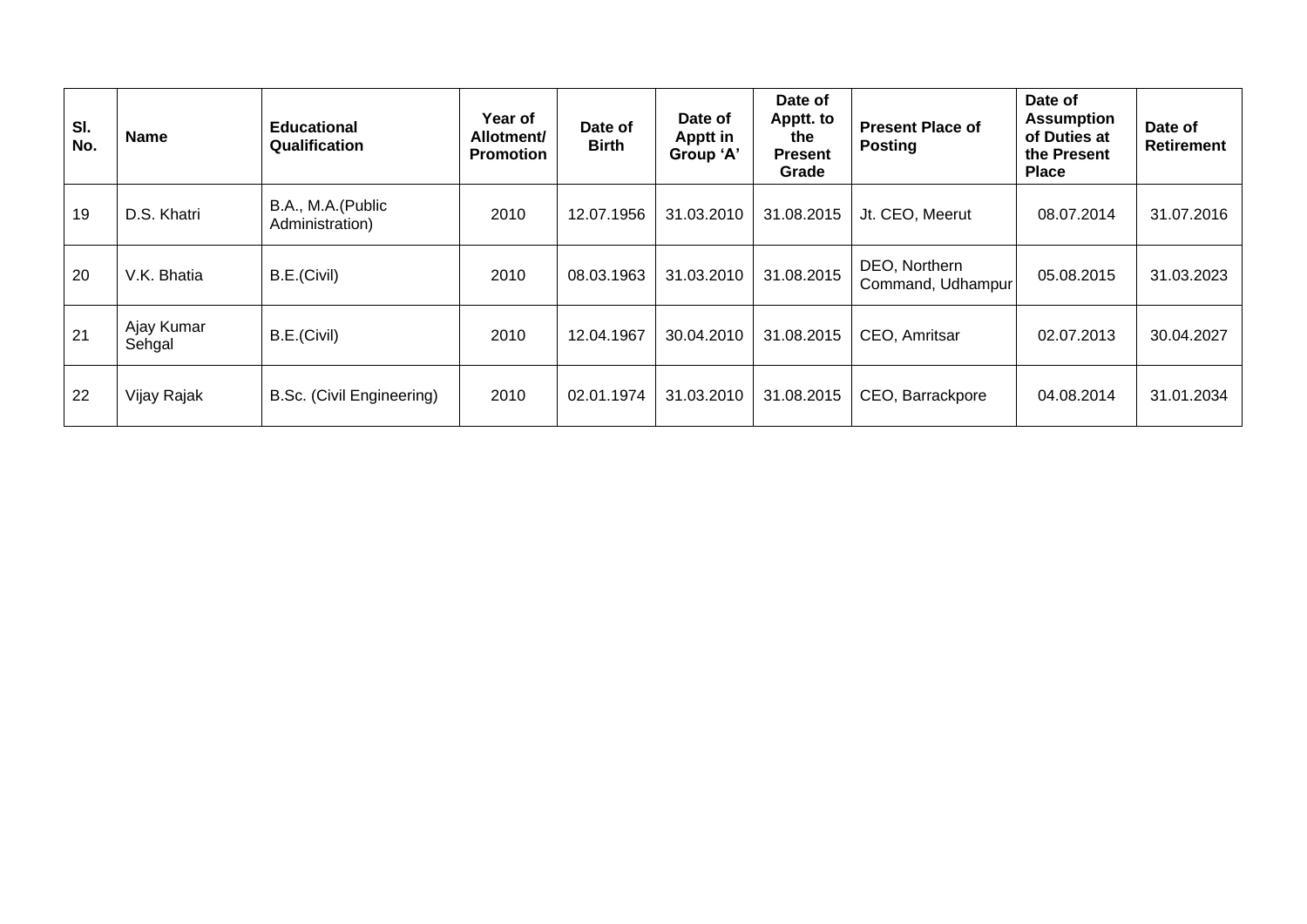# **OFFICERS IN THE JUNIOR TIME SCALE (JTS)**

| SI.<br>No.               | <b>Name</b>                          | <b>Educational</b><br>Qualification                                      | <b>CSE</b><br><b>Exam</b> | Year of<br>Allotment/<br><b>Promotion</b> | Date of<br><b>Birth</b> | Date of<br>Apptt in<br>Group 'A' | Date of<br>Apptt. to<br>the<br><b>Present</b><br>Grade | <b>Present Place of</b><br><b>Posting</b>               | Date of<br><b>Assumption</b><br>of Duties at<br>the Present<br><b>Place</b> | Date of<br><b>Retirement</b> |
|--------------------------|--------------------------------------|--------------------------------------------------------------------------|---------------------------|-------------------------------------------|-------------------------|----------------------------------|--------------------------------------------------------|---------------------------------------------------------|-----------------------------------------------------------------------------|------------------------------|
| $\mathbf{1}$             | Raman Deep<br>Singh                  | <b>B.Sc. LLB</b>                                                         | 1984                      | 1985                                      | 19.03.1959              | 26.08.1985                       | 26.08.1985                                             | DEO, Pathankot                                          | 22.08.2014                                                                  | 31.03.2019                   |
| $\overline{2}$           | J.S. Salvi                           | B.A.(Special),<br>M.A.(Hindi)                                            |                           | 2010                                      | 01.04.1957              | 31.03.2010                       | 31.03.2010                                             | Attached Officer, Dte.<br>DE, Southern<br>Command, Pune | 05.08.2014                                                                  | 31.03.2017                   |
| 3                        | <b>Nair Vineet</b><br>Satyanarayanan | B.E.(Mech.)                                                              | 2010                      | 2011                                      | 28.06.1983              | 19.12.2011                       | 19.12.2011                                             | Addl. DEO, Jalandhar                                    | 21.07.2014                                                                  | 30.06.2043                   |
| $\overline{\mathcal{A}}$ | Mamta                                | B.Sc.-I, B.A.M.S.                                                        | 2010                      | 2011                                      | 08.04.1979              | 29.08.2011                       | 29.08.2011                                             | DEO, Chandigarh                                         | 17.07.2014                                                                  | 30.04.2039                   |
| 5                        | Jyoti Kumar                          | B Sc. (Hons), M.Sc.<br>(Anthropology)                                    | 2010                      | 2011                                      | 01.03.1982              | 04.06.2012                       | 04.06.2012                                             | CEO, Shahjahanpur                                       | 17.07.2014                                                                  | 28.02.2042                   |
| $6\phantom{1}$           | M Venkat<br>Narasimha Reddy          | B. Tech, M. Tech<br>(Biotechnology)                                      | 2010                      | 2011                                      | 10.03.1986              | 15.10.2012                       | 15.10.2012                                             | CEO, Ranikhet                                           | 23.07.2015                                                                  | 31.03.2046                   |
| $\overline{7}$           | Abhishek Mani<br>Tripathi            | <b>B.Tech (Electronics</b><br>& Communication)                           | 2010                      | 2011                                      | 01.01.1988              | 18.09.2012                       | 18.09.2012                                             | DEO, Kolkota                                            | 14.01.2016                                                                  | 31.12.2047                   |
| 8                        | Vikash Kumar                         | B.Sc., (Biology)<br>M.Sc.(Chemistry),<br>B.Ed.(General Sc. &<br>Biology) | 2010                      | 2011                                      | 09.10.1982              | 20.09.2012                       | 20.09.2012                                             | CEO, Pachmarhi                                          | 08.09.2015                                                                  | 31.10.2042                   |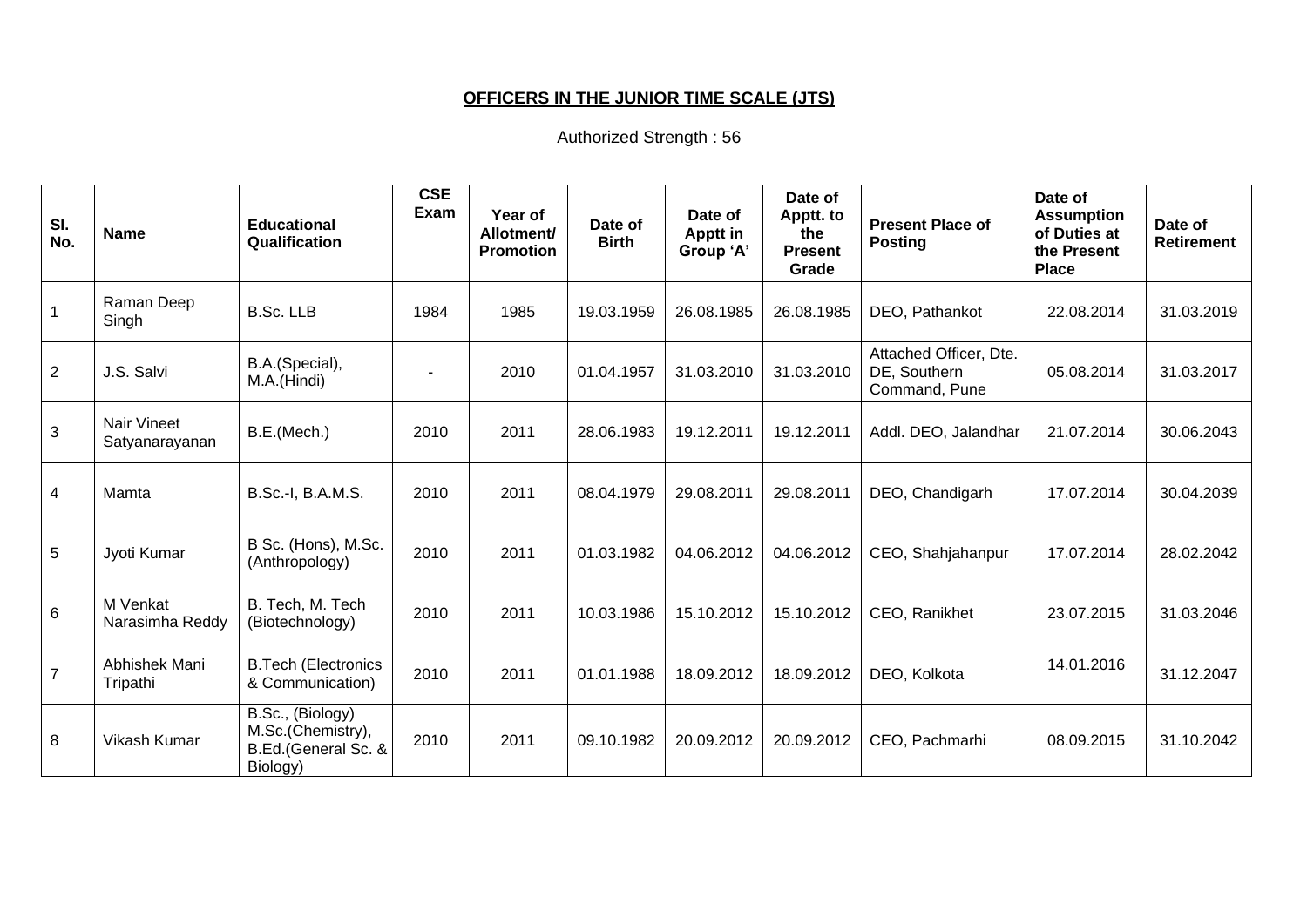| SI.<br>No. | <b>Name</b>        | <b>Educational</b><br>Qualification                                                       | <b>CSE</b><br>Exam | Year of<br>Allotment/<br><b>Promotion</b> | Date of<br><b>Birth</b> | Date of<br>Apptt in<br>Group 'A' | Date of<br>Apptt. to<br>the<br><b>Present</b><br>Grade | <b>Present Place of</b><br><b>Posting</b> | Date of<br><b>Assumption</b><br>of Duties at<br>the Present<br><b>Place</b> | Date of<br><b>Retirement</b> |
|------------|--------------------|-------------------------------------------------------------------------------------------|--------------------|-------------------------------------------|-------------------------|----------------------------------|--------------------------------------------------------|-------------------------------------------|-----------------------------------------------------------------------------|------------------------------|
| $9\,$      | Vineet Kumar       | B. E.(Electronics &<br>Communication)                                                     | 2010               | 2011                                      | 21.06.1981              | 01.09.2012                       | 01.09.2012                                             | CEO, Danapur                              | 15.07.2015                                                                  | 30.06.2041                   |
| 10         | Kaushal Gautam     | B.E(Civil)                                                                                |                    | 2011                                      | 25.06.1977              | 11.10.2011                       | 11.10.2011                                             | CEO, Mathura                              | 13.07.2015                                                                  | 30.06.2037                   |
| 11         | B. Ajith Reddy     | B. Tech (Bio<br>Technology)                                                               | 2011               | 2012                                      | 23.12.1984              | 14.12.2012                       | 14.12.2012                                             | CEO, St. Thomas<br>Mount                  | 27.07.2015                                                                  | 31.12.2044                   |
| 12         | Divya S.           | <b>B.Tech</b> (Electronics &<br>Communication)                                            | 2011               | 2012                                      | 07.02.1988              | 03.09.2012                       | 03.09.2012                                             | DEO, Goa                                  | 10.07.2015                                                                  | 29.02.2048                   |
| 13         | Harish Varmaa P    | B. Sc.(Visual<br>Communication),<br>M. A. (International<br>Relations)                    | 2011               | 2012                                      | 26.12.1988              | 03.09.2012                       | 03.09.2012                                             | DEO, Cochin                               | 13.08.2015                                                                  | 31.12.2048                   |
| 14         | Abhijit Sanap      | <b>B.E.</b> (Electrical<br>Engineering)                                                   | 2011               | 2012                                      | 26.04.1987              | 17.12.2012                       | 17.12.2012                                             | DEO, Siliguri                             | 17.07.2014                                                                  | 30.04.2047                   |
| 15         | Harsha H E         | <b>B.Tech</b> (Electronics &<br>Communication)                                            | 2011               | 2012                                      | 13.03.1980              | 17.12.2012                       | 17.12.2012                                             | CEO, Belgaum                              | 03.07.2015                                                                  | 31.03.2040                   |
| 16         | Ajay Kumar         | B. Tech.(Chemical<br>Engineering)                                                         | 2011               | 2012                                      | 15.02.1982              | 17.12.2012                       | 17.12.2012                                             | DEO, Tezpur                               | 06.07.2015                                                                  | 28.02.2042                   |
| 17         | Varun Kalia        | B. E.(Computer<br>Science<br>Management),                                                 | 2011               | 2012                                      | 21.01.1987              | 17.12.2012                       | 17.12.2012                                             | DEO, Ambala                               | 06.07.2015                                                                  | 31.01.2047                   |
| 18         | Lalrinpuii Hrahsel | B. Sc. (Plant Biology)<br>& Plant Bio<br>Technology),<br>M.A.(International<br>Relations) | 2011               | 2012                                      | 04.04.1984              | 17.12.2012                       | 17.12.2012                                             | DEO, Jorhat                               | 17.07.2015                                                                  | 30.04.2044                   |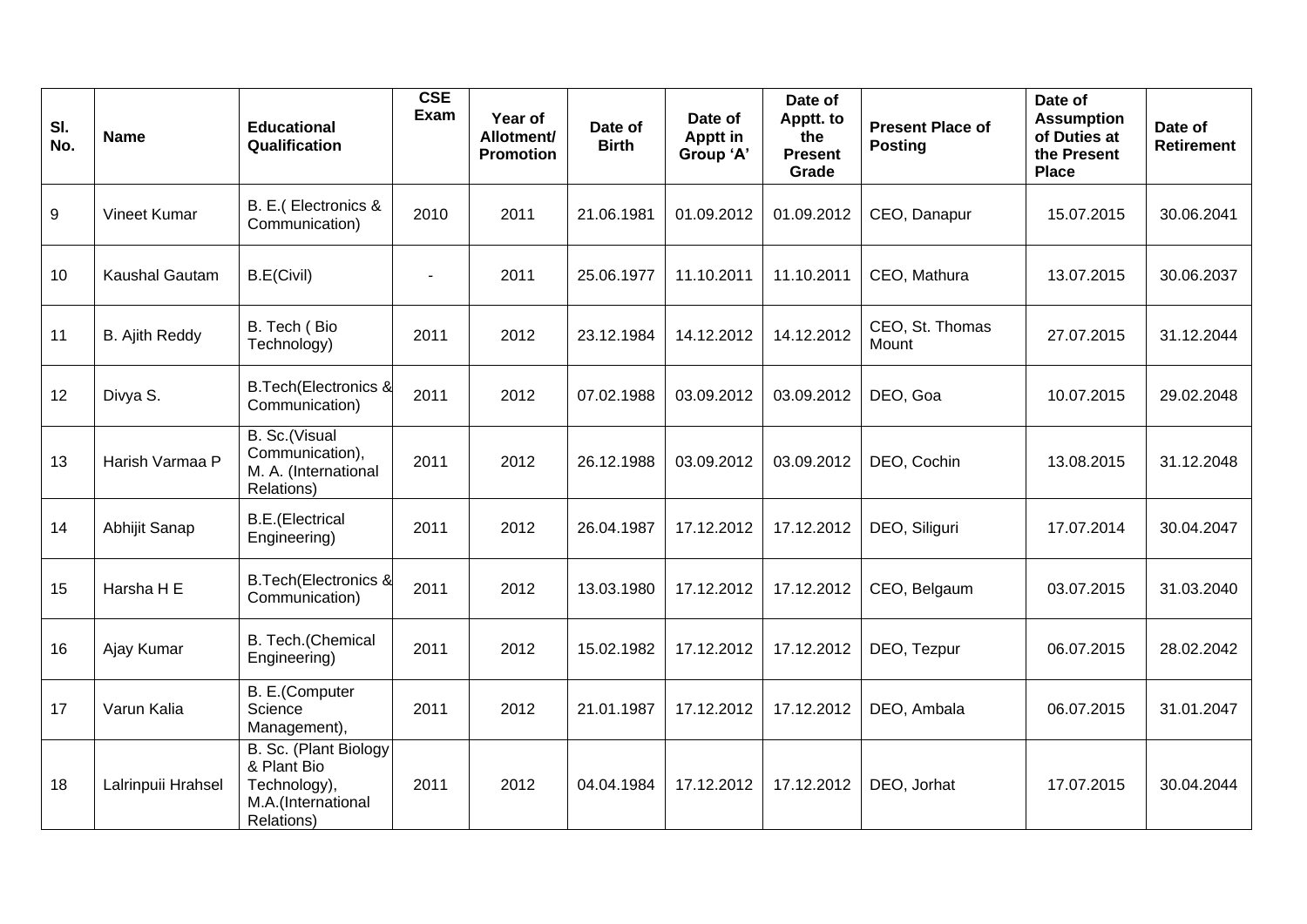| SI.<br>No. | <b>Name</b>                            | <b>Educational</b><br>Qualification                         | <b>CSE</b><br>Exam | Year of<br>Allotment/<br><b>Promotion</b> | Date of<br><b>Birth</b> | Date of<br>Apptt in<br>Group 'A' | Date of<br>Apptt. to<br>the<br><b>Present</b><br>Grade | <b>Present Place of</b><br><b>Posting</b>       | Date of<br><b>Assumption</b><br>of Duties at<br>the Present<br><b>Place</b> | Date of<br><b>Retirement</b> |
|------------|----------------------------------------|-------------------------------------------------------------|--------------------|-------------------------------------------|-------------------------|----------------------------------|--------------------------------------------------------|-------------------------------------------------|-----------------------------------------------------------------------------|------------------------------|
| 19         | <b>Vilas</b><br>Harishchandra<br>Pawar | B.E. (Mechanical)                                           | 2011               | 2012                                      | 02.06.1981              | 31.12.1912                       | 31.12.2012                                             | Addl. CEO, Deolali                              | 28.07.2015                                                                  | 30.06.2041                   |
| 20         | Deepak Mohan                           | B.E. (Electronics &<br>Communication)                       | 2011               | 2012                                      | 11.01.1984              | 01.05.2013                       | 01.05.2013                                             | CEO, Jammu                                      | 11.07.2014                                                                  | 31.01.2044                   |
| 21         | Mahesh Chandra<br>Saini                | M.A.(Geography),<br>M. Phil (Population<br>Studies)         | 2011               | 2012                                      | 14.11.1986              | 01.05.2013                       | 01.05.2013                                             | CEO, Faizabad                                   | 20.07.2015                                                                  | 30.11.2046                   |
| 22         | Dr. Anupam<br>Talwar                   | M.B.B.S.                                                    | 2011               | 2012                                      | 18.07.1985              | 02.09.2013                       | 02.09.2013                                             | Asstt. Director, DE,<br>NC, Jammu               | 15.02.2016                                                                  | 31.07.2045                   |
| 23         | C Dinesh Kumar<br>Reddy                | B.E. (B. Tech.)<br>(Electronics<br>Communications<br>Engg.) | 2011               | 2012                                      | 25.08.1988              | 23.12.2013                       | 23.12.2013                                             | Asstt. Director<br>General, DE, Delhi<br>Cantt. | 17.02.2016                                                                  | 31.08.2048                   |
| 24         | Abhimanyu Singh                        | B.E. (Computer<br>Science)                                  | 2011               | 2012                                      | 16.07.1984              | 02.09.2013                       | 02.09.2013                                             | CEO, Jhansi                                     | 08.07.2015                                                                  | 31.07.2044                   |
| 25         | Kapil Goyal                            | B. E. (Electronics &<br>Communications)                     | 2011               | 2012                                      | 15.07.1985              | 02.09.2013                       | 02.09.2013                                             | CEO, Badami Bagh                                | 10.11.2015                                                                  | 31.07.2045                   |
| 26         | <b>Barchaswa</b>                       | B.Sc.                                                       | 2012               | 2013                                      | 07.02.1981              | 02.09.2013                       | 02.09.2013                                             | CEO, Chakrata                                   | 09.07.2014                                                                  | 28.02.2041                   |
| 27         | Manisha Jat                            | <b>B.Sc., B.Ed.</b>                                         | 2012               | 2013                                      | 07.12.1978              | 23.12.2013                       | 23.12.2013                                             | CEO, Babina                                     | 07.07.2014                                                                  | 31.12.2038                   |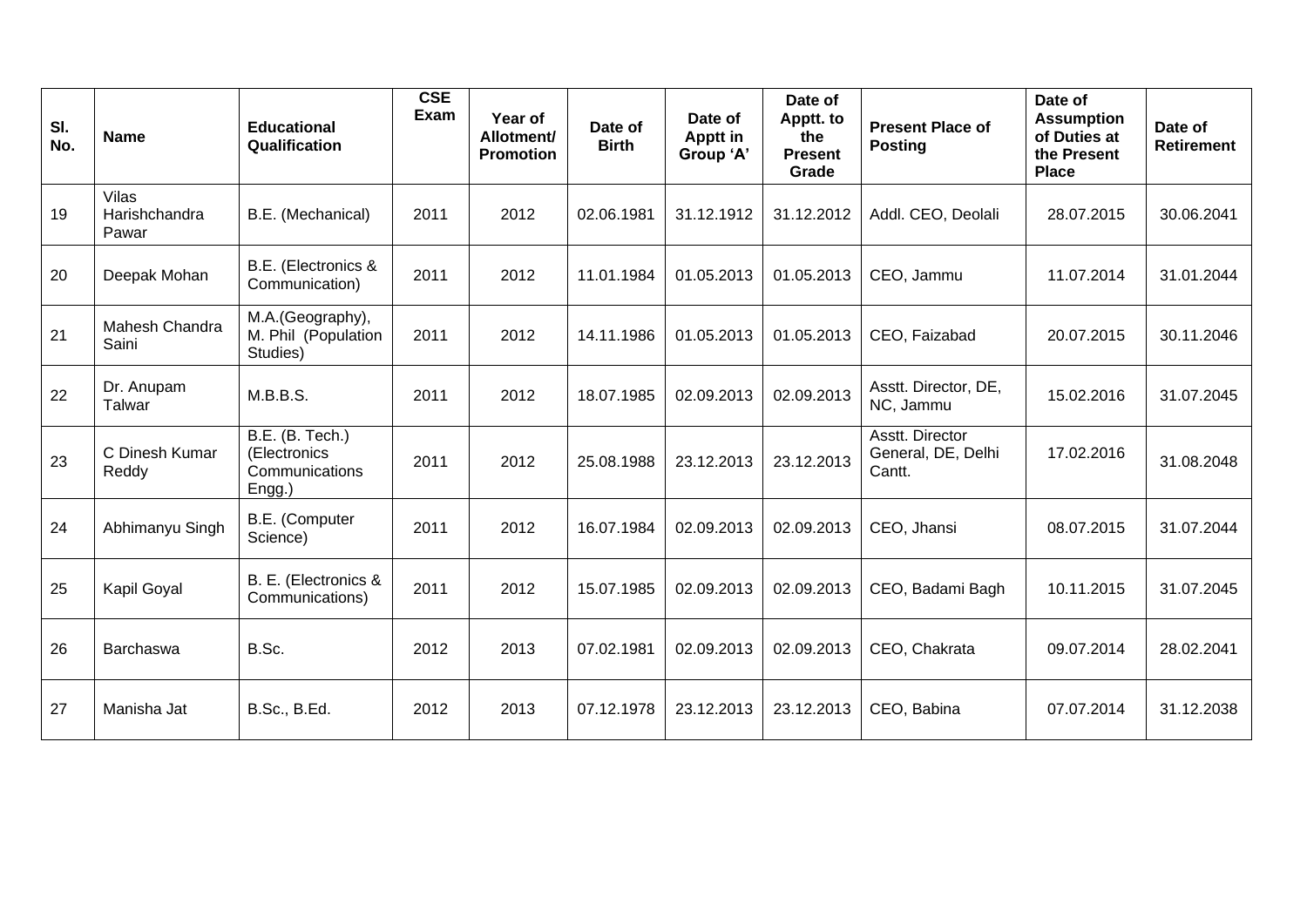| SI.<br>No. | <b>Name</b>             | <b>Educational</b><br>Qualification                                                  | <b>CSE</b><br>Exam | Year of<br>Allotment/<br><b>Promotion</b> | Date of<br><b>Birth</b> | Date of<br>Apptt in<br>Group 'A' | Date of<br>Apptt. to<br>the<br><b>Present</b><br>Grade | <b>Present Place of</b><br><b>Posting</b> | Date of<br><b>Assumption</b><br>of Duties at<br>the Present<br><b>Place</b> | Date of<br><b>Retirement</b> |
|------------|-------------------------|--------------------------------------------------------------------------------------|--------------------|-------------------------------------------|-------------------------|----------------------------------|--------------------------------------------------------|-------------------------------------------|-----------------------------------------------------------------------------|------------------------------|
| 28         | Lote Vinit<br>Babasaheb | B.E. (Electrical)                                                                    | 2012               | 2013                                      | 31.01.1985              | 02.09.2013                       | 02.09.2013                                             | CEO, Ahmednagar                           | 14.07.2015                                                                  | 31.01.2045                   |
| 29         | Dr. Tojum Gongo         | M.B.B.S., M.S.<br>(Ophthalmology)                                                    | 2012               | 2013                                      | 12.10.1982              | 23.12.2013                       | 23.12.2013                                             | CEO, Jalapahar/<br>Lebong                 | 10.07.2014                                                                  | 31.10.2042                   |
| 30         | Daman Singh             | B.E. (Electronics and<br>Electrical<br>Communication)                                | 2012               | 2013                                      | 08.11.1982              | 01.09.2014                       | 01.09.2014                                             | CEO, Dalhousie/<br><b>Bakloh</b>          | 04.07.2015                                                                  | 30.11.2042                   |
| 31         | Gaurav Kaushal          | B.E. (Electronics and<br>Electrical<br>Communication)                                | 2012               | 2013                                      | 07.07.1988              | 22.12.2014                       | 22.12.2014                                             | CEO, Kasauli/<br>Dagshai                  | 06.07.2015                                                                  | 31.07.2048                   |
| 32         | Rajeev Kumar            | B.A. (Hons.)<br>(Economics),<br>M.A.(Economics),<br>M. Phil (Economics)              | 2012               | 2013                                      | 20.08.1985              | 22.12.2014                       | 22.12.2014                                             | CEO, Lansdowne                            | 06.07.2015                                                                  | 31.08.2045                   |
| 33         | Pooja P. Palicha        | B.A.(Humanities),<br>M.A. (Sociology) &<br>M.Phil (Sociology)                        | 2012               | 2013                                      | 06.12.1985              | 22.12.2014                       | 22.12.2014                                             | CEO, Aurangabad                           | 06.07.2015                                                                  | 31.12.2045                   |
| 34         | Robin Baleja            | Graduation<br>(Commerce,<br>Accounts &<br>Economics),<br>MBA(Marketing &<br>Finance) | 2012               | 2013                                      | 18.09.1986              | 22.12.2014                       | 22.12.2014                                             | CEO, Wellington                           | 06.07.2015                                                                  | 30.09.2046                   |
| 35         | Vishwas Sohal           | Graduation<br>(Electronics,<br>Electrical,<br>Communication<br>Engineering)          | 2013               | 2014                                      | 16.05.1981              | 22.12.2014                       | 22.12.2014                                             | CEO, Shillong                             | 07.07.2015                                                                  | 31.05.2041                   |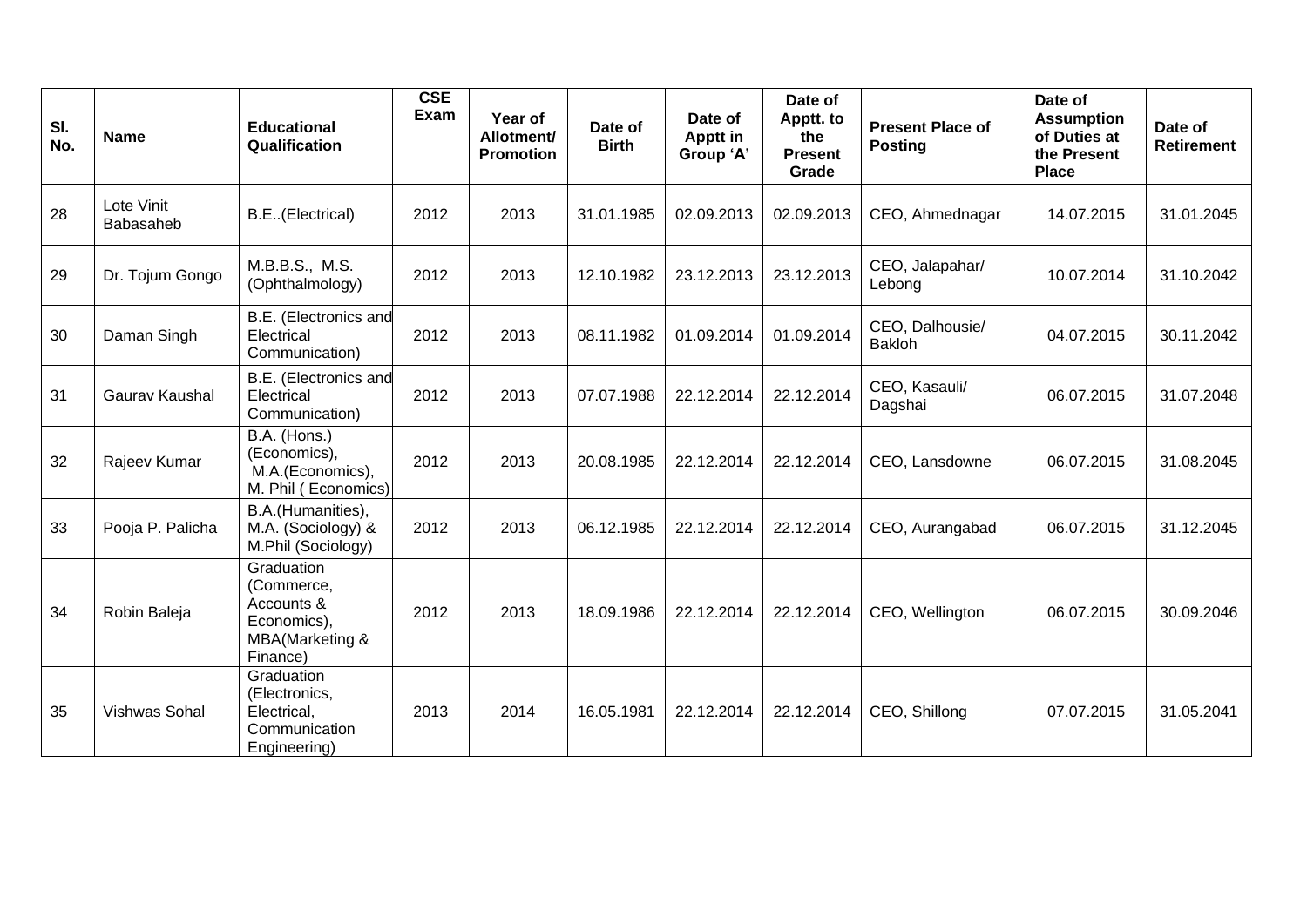| SI.<br>No. | <b>Name</b>               | <b>Educational</b><br>Qualification              | <b>CSE</b><br>Exam | Year of<br>Allotment/<br><b>Promotion</b> | Date of<br><b>Birth</b> | Date of<br>Apptt in<br>Group 'A' | Date of<br>Apptt. to<br>the<br><b>Present</b><br>Grade | <b>Present Place of</b><br><b>Posting</b> | Date of<br><b>Assumption</b><br>of Duties at<br>the Present<br><b>Place</b> | Date of<br><b>Retirement</b> |
|------------|---------------------------|--------------------------------------------------|--------------------|-------------------------------------------|-------------------------|----------------------------------|--------------------------------------------------------|-------------------------------------------|-----------------------------------------------------------------------------|------------------------------|
| 36         | Hoshiyar Singh<br>Meena   | Graduation<br>(Mechanical<br>Engineering)        | 2013               | 2014                                      | 15.12.1990              | 22.12.2014                       | 22.12.2014                                             | CEO, Khas Yol                             | 06.07.2015                                                                  | 31.12.2050                   |
| 37         | <b>Yashpal Singh</b>      | B. Tech. (Computer<br>Science)                   | 2014               | 2015                                      | 04.08.1989              | 28.12.2015                       | 28.12.2015                                             | <b>PROBATIONER</b>                        |                                                                             |                              |
| 38         | Mohd. Sameer<br>Islam     | B. Tech.<br>(Mechanical<br>Engineering)          | 2014               | 2015                                      | 03.03.1984              | 28.12.2015                       | 28.12.2015                                             | <b>PROBATIONER</b>                        |                                                                             |                              |
| 39         | Ms. Tanu Jain             | B.A.(History Hons) &<br>M.A. (Sociology)         | 2014               | 2015                                      | 03.10.1986              | 14.01.2016                       | 14.01.2016                                             | <b>PROBATIONER</b>                        |                                                                             |                              |
| 40         | Ms. Ankita Singh          | <b>B. Tech.</b> (Electronics<br>& Communication) | 2014               | 2015                                      | 19.03.1989              | 28.12.2015                       | 28.12.2015                                             | <b>PROBATIONER</b>                        |                                                                             |                              |
| 41         | Satyam Mohan              | B. Tech.<br>(Environmental<br>Engineering)       | 2014               | 2015                                      | 24.11.1991              | 28.12.2015                       | 28.12.2015                                             | <b>PROBATIONER</b>                        |                                                                             |                              |
| 42         | Sonaje Dhiraj<br>Rajendra | B. Tech.<br>(Mechanical<br>Engineering)          | 2014               | 2015                                      | 01.06.1989              | 28.12.2015                       | 28.12.2015                                             | <b>PROBATIONER</b>                        |                                                                             |                              |
| 43         | Johns Vikas               | B.Sc. (Physics,<br>Maths, Computer<br>Science)   | 2014               | 2015                                      | 02.05.1987              | 28.12.2015                       | 28.12.2015                                             | <b>PROBATIONER</b>                        |                                                                             |                              |
| 44         | Ms. Jyoti Kapoor          | B.Sc. (Hons.)<br>(Computer Science)              | 2014               | 2015                                      | 10.07.1990              | 28.12.2015                       | 28.12.2015                                             | <b>PROBATIONER</b>                        |                                                                             |                              |
| 45         | <b>Hemant Yadav</b>       | B.Tech.<br>(Electronics &<br>Communication)      | 2014               | 2015                                      | 02.12.1986              | 28.12.2015                       | 28.12.2015                                             | <b>PROBATIONER</b>                        |                                                                             |                              |